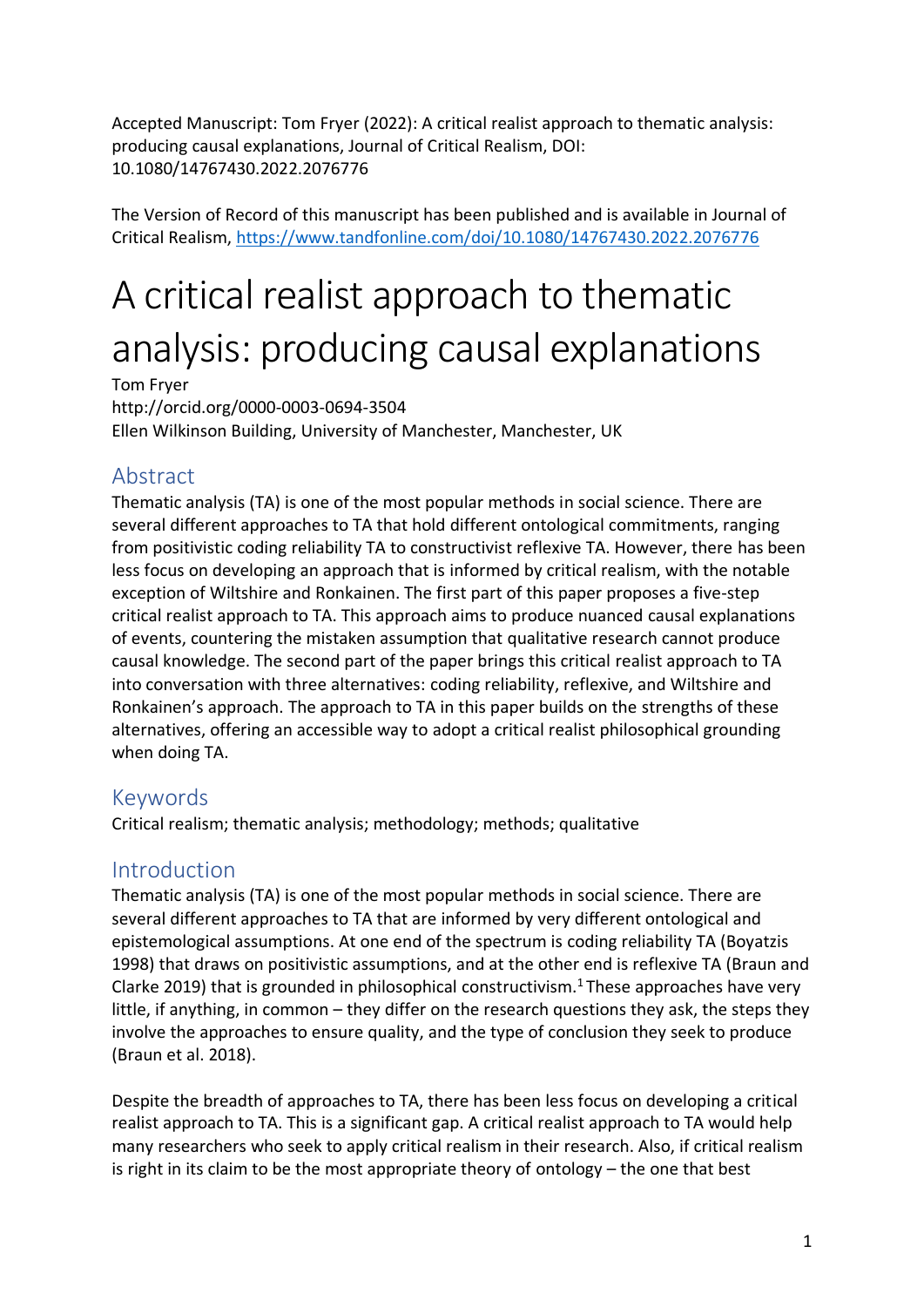captures the way the world actually is, a point defended elsewhere (Collier 1994; Gorski 2013) – then a critical realist approach to TA is not only useful but necessary for social science to avoid ontological mistakes. For example, a critical realist approach to TA should reject the idea that qualitative research cannot speak of causes – we can, and very often should, be producing causal knowledge through qualitative research (Danermark et al. 2001). However, the application of critical realist philosophy to inform methodology is not a simple process, and this paper should be seen as part of the growing literature that seeks to develop critical realist-informed methods and commentary (Fletcher 2017; Brönnimann 2021; Hastings 2021).

The challenge of developing a critical realist approach to TA has been taken up in a recent paper by Gareth Wiltshire and Noora Ronkainen (2021). The authors provide an excellent overview of why we need a critical realist approach to TA and then proceed to offer an insightful proposal for what this approach could look like. This paper draws inspiration from Wiltshire and Ronkainen (2021) but ultimately proposes a different approach that diverges on several key aspects. Most notably, this paper develops its approach to TA using different critical realist concepts, with the narrower aim of producing causal explanations, and it includes some additional methodological steps. The intention is not to replace the model offered by Wiltshire and Ronkainen (2021) – there are times when their model is more applicable – but rather to bring them into conversation, and present researchers with an alternative that might better suit some research projects. This paper hopes to adopt the same spirit as Wiltshire and Ronkainen (2021) acknowledging that there is always 'room for further development ... and welcome[s] interrogation of both the principles and practices ... proposed here' (18–19).

This paper aims to outline a critical realist approach to TA and to compare its strengths and weaknesses with alternative approaches. The paper is structured as follows:

- The first section outlines a five-step critical realist approach to TA. Research on students' experiences of Kenyan higher education (HE) is used to illustrate the approach.
- The second section compares this paper's approach to TA with three alternatives: coding reliability TA, reflexive TA, and Wiltshire and Ronkainen's (2021) model.

# Outlining a critical realist approach to TA

It is necessary to make three initial comments to clarify the nature and scope of the critical realist approach to TA proposed in this paper. Firstly, this paper does not claim to offer the one and only approach to TA. Theassumptionthat critical realism is the most appropriate philosophical theory of ontology and epistemology does not entail that all TA should be done in one unified way. Using Creswell's (2009) terminology, some research approaches are exploratory (seeking to describe phenomena) and others are explanatory (seeking to explain the causes of phenomena). Each of these approaches will be appropriate in different research contexts.While exploratory projects are more appropriate in under-researched areas, exploratory research should be the norm in more well-documented fields. Critical realism explains that we should ultimately seek causal explanations in our research (Bhaskar 2008a), i.e. that explanatory research should follow-on from exploratory research.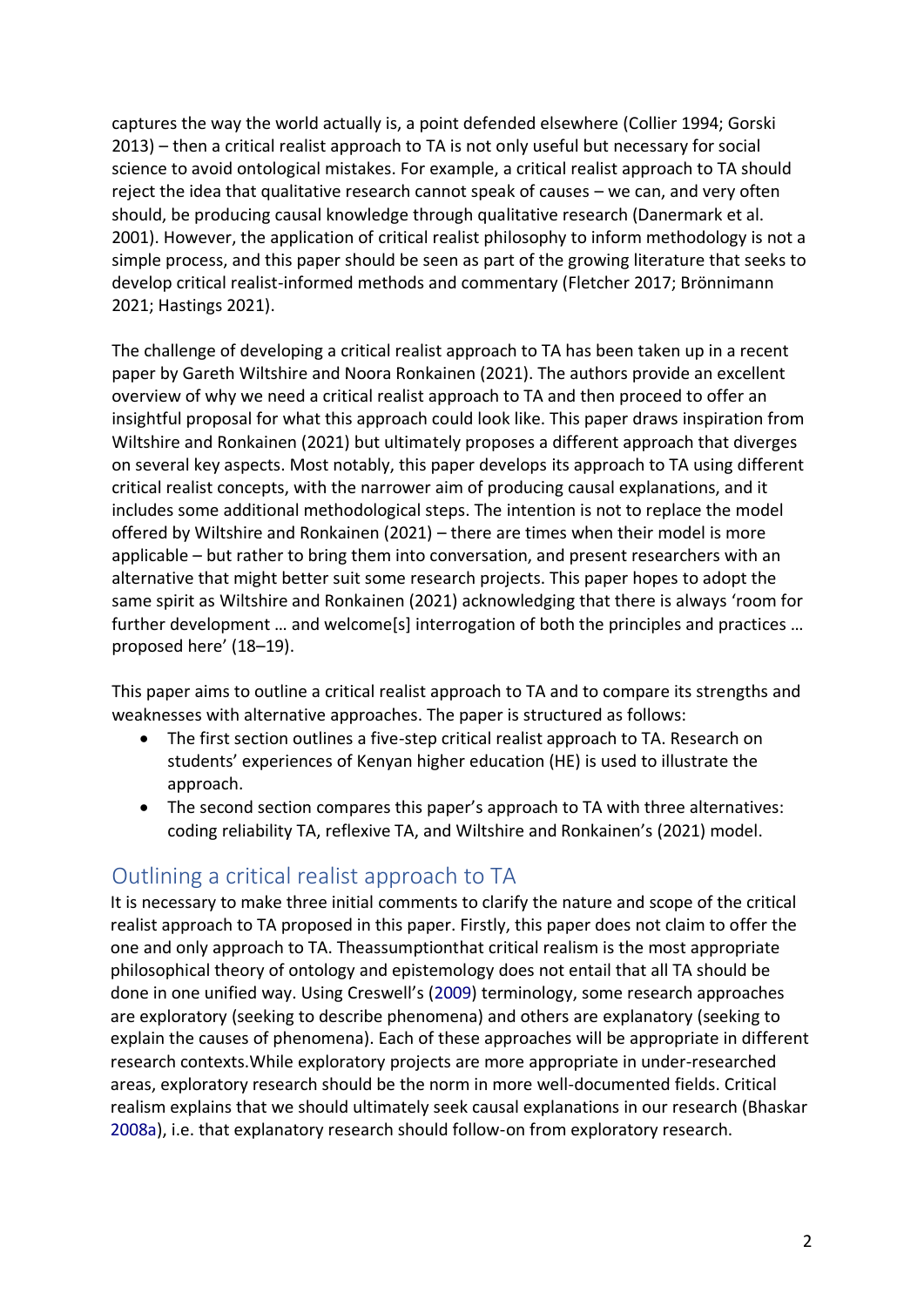This paper offers a critical realist approach to TA that is appropriate for explanatory research projects, as it ultimately seeks to develop causal explanations. This model is not appropriate for exploratory research, which might be better suited to some aspects of Wiltshire and Ronkainen's (2021) model, or using an alternative method entirely, such as content analysis (Hsieh and Shannon 2005). Although this limitation is important, it should be remembered that most social science topics have been considered before, which means that explanatory research should be commonplace.

The second thing to note is that this paper's approach to TA is communicated using a fivestep list. This format aims to be clear and accessible, but should not be taken to imply that TA is a simple linear process of moving from step to step. Research rarely progresses in such a linear way, and there are good reasons why research should not follow a rigid process (Braun and Clarke 2019). Following steps in a rigid and sequential way does not remove researcher bias, as some positivistic accounts might imply (Boyatzis 1998), and instead prevents us from learning over the course of our research. Ironically, this can stop us from correcting mistakes and limits our ability to adapt to new insights that arise later in the analysis. A strict linear approach to methods hinders knowledge production (Braun and Clarke 2019), and this paper's approach to TA should not be interpreted in this way.

Thirdly, a case study is used throughout this paper to illustrate how the approach to TA can be applied within a specific piece of research. This research was conducted by the author of this paper in 2018, and aimed to study the opportunities and barriers that people faced in Kenyan HE. This was a small study, involving six semi-structured interviews with Kenyan graduates from different HE providers and subject areas. The interviews lasted approximately 45 min each and covered a large range of topics including: access to university, retention, and success at university, and graduate outcomes.

The model of TA proposed in this paper is summarized in Table 1. The remainder of this section outlines each of these steps in more detail.

| Step 1: Develop your research<br>questions    | Identify the experiences and/or events of<br>$\bullet$<br>interest, and develop one or more causal<br>research questions.                                           |
|-----------------------------------------------|---------------------------------------------------------------------------------------------------------------------------------------------------------------------|
| Step 2: Familiarize yourself<br>with the data | Skim read a large proportion of the data.<br>$\bullet$<br>Make notes on initial thoughts and questions.<br>$\bullet$                                                |
| Step 3: Apply, develop and<br>review codes    | Apply descriptive codes to the data using a data-<br>led approach.<br>Develop these codes by processes of<br>$\bullet$<br>standardization (use the same wording for |

#### Table 1. Summary of the five-step critical realist approach to TA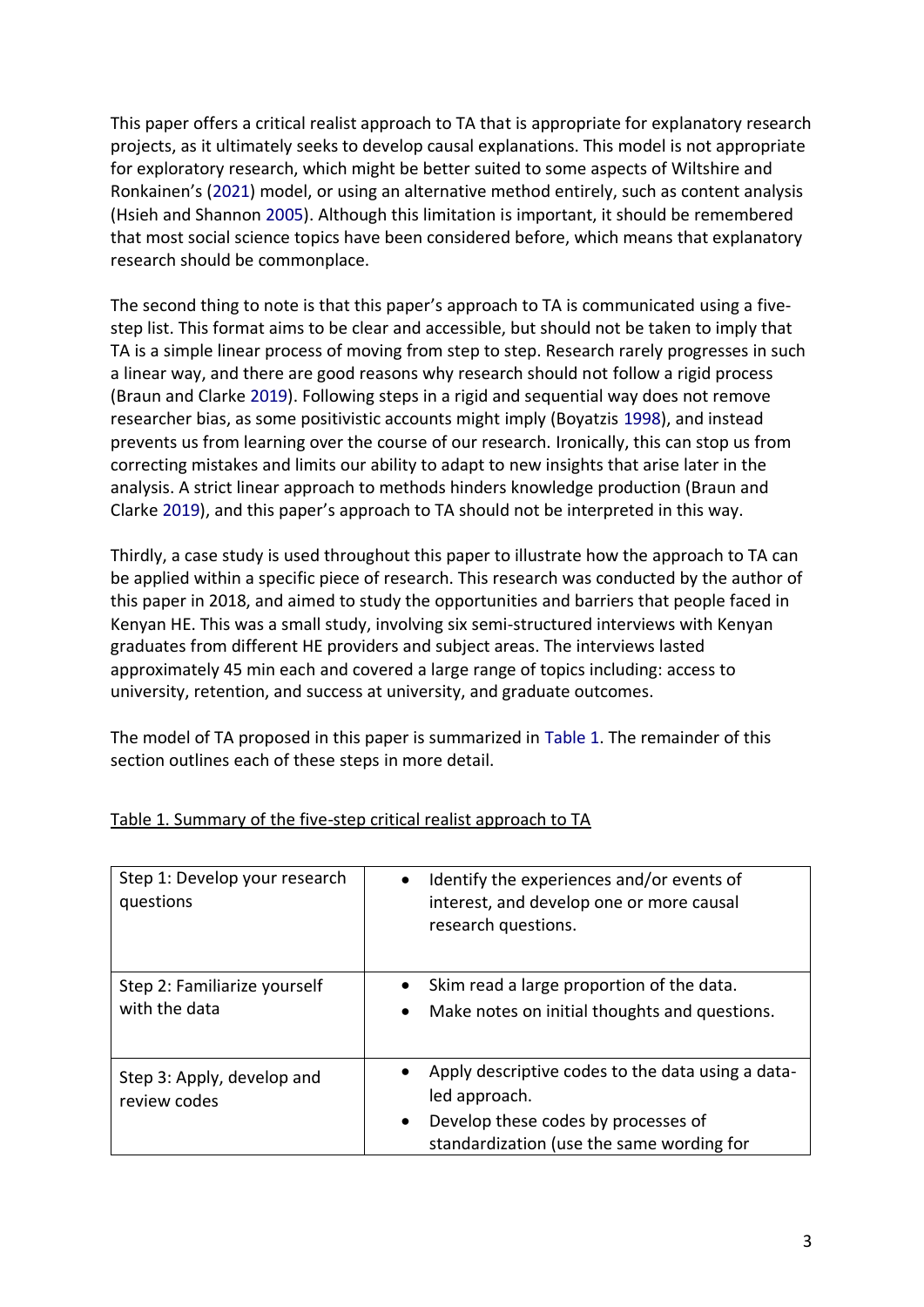|                                             | similar codes) and consolidating (use theoretical<br>terms to unite different codes).<br>Review codes by assessing their validity.<br>$\bullet$              |
|---------------------------------------------|--------------------------------------------------------------------------------------------------------------------------------------------------------------|
| Step 4: Develop and review<br>themes        | Develop themes (causal explanations of<br>experiences/events).<br>Review themes by assessing their validity.<br>$\bullet$                                    |
| Step 5: Generate conclusions<br>and reports | Reflect on the overall analysis and review the<br>$\bullet$<br>validity of conclusions.<br>Consider how to best communicate the<br>$\bullet$<br>conclusions. |

## Step 1: Develop your research questions

The first step of the critical realist approach to TA outlined in this paper precedes any data analysis, focusing on your research questions. Although it may seem unusual to include this as part of a TA method, a similar step is found in other methodological outlines (Arksey and O'Malley 2005) and this topic receives a detailed discussion in some of Braun and Clarke's (2021) later work. Ideally, this reflection on your research questions would come before data collection, as a change in the research questions may have implications for the type of data that you collect. However, this does not mean that it is always best to plough on with your existing research questions – as you learn, it can be a good thing to adapt and refine your research questions.

This paper proposes that your research project should contain at least one research question that seeks a causal explanation of a particular event or experience. To understand this, it is necessary to introduce three concepts from critical realist theory: experiences, events, and causal mechanisms. These three concepts are introduced in Roy Bhaskar's foundational text of critical realism, Realist Theory of Science (Bhaskar 2008a), first published in 1975. He explains that our research should distinguish between these three concepts, and not to do so would be to make an ontological mistake. The three concepts can be explained as follows:

- Experiences are the perceptions and feelings of agents as they go through the world. For example, the Kenyan graduates experienced what it was like to access HE.
- Events are the things that are experienced by agents. We can talk about single and specific events (e.g. how one particular graduate accessed a university in Kenya) or we can talk about events in a more general way (e.g. how students accessed universities in Kenya).
- Causal mechanisms are the things that produce the events, i.e. they cause the events to occur. For example, the ethnicity of Kenyan graduates might influence their access to university – ethnic structures might cause some students to experience barriers or opportunities for university access. In the social world, many causes can occur at once, and interact in complex ways (Bhaskar 2015). This means that we must talk of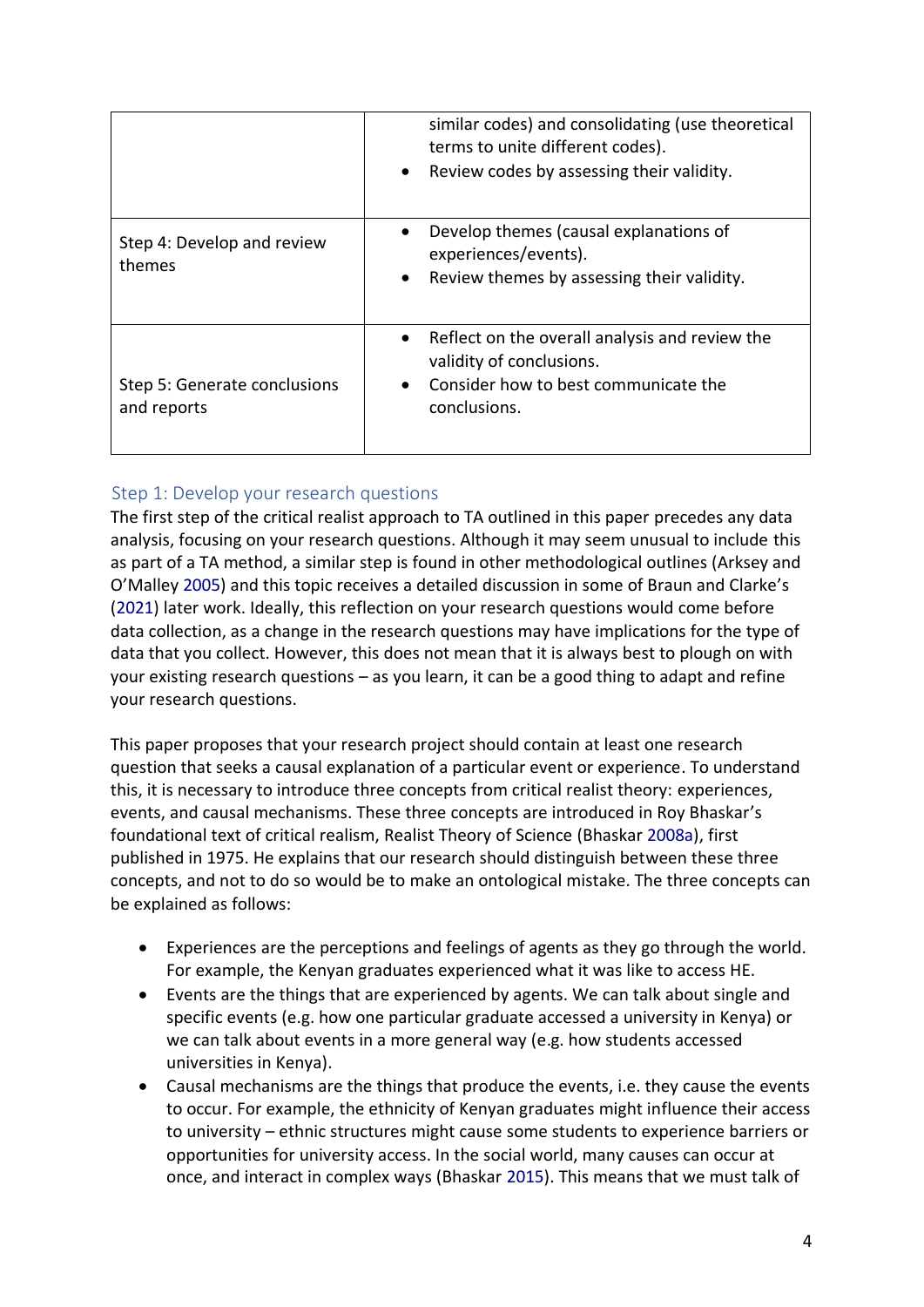causal tendencies. Ethnicity may tend to influence access to Kenyan HE, but this does not mean it impacts all students in the same way, at all universities, and at all times.

This paper's approach to TA requires at least one of your research questions to focus on causal mechanisms. While it is okay to have research questions that focus on experiences (e.g. How do students experience accessing HE institutions in Kenya?) or events (e.g. How many students access HE institutions in Kenya, and how does this break down for different ethnic groups?) it is necessary for explanatory research to ask a causal question. These causal questions look at the causes that underlie an experience or event. For example, it might ask: What influences students' access to HE institutions in Kenya? It is also possible for these causal research questions to ask about the nature of a specific cause: How does ethnicity influence students' experiences of accessing HE institutions in Kenya?

This first step is a playful provocation to everyone doing TA: if you've not asked a causal research question, have you got a good reason for this? The response that 'qualitative analysis cannot produce causal knowledge' is not a good reason. Critical realism demonstrates that this idea, held by both positivists and philosophical constructivists, is incorrect. It is in-depth and intensive qualitative research that is best placed to make causal conclusions (Danermark et al. 2001). One good reason for not having a causal research question is that an exploratory research project is more appropriate, but this would need to be justified. There is also an ethical aspect to this focus on causal questions – if you want your research to tackle injustice, you need to understand the causal processes that maintain injustice and prevent movement to a more just future (Bhaskar 2009).

## Step 2: Familiarize yourself with the data

The second step of this approach to TA is adapted from the first step of Braun and Clarke's (2006) reflexive model of TA. It recommends that researchers prepare their data for analysis and familiarize themselves with it. This involves three basic elements:

- Preparing the data for analysis: either upload the data into a qualitative data management software, such as NVivo, or prepare this for paper-based work.
- Familiarizing yourself with the data: skim all, or at least a substantial proportion, of the data. Note any initial thoughts and questions.
- Documenting information about the data: learning logistical information about the data, for example how was the data collected, who was interviewed, in what settings, and any other information that could be useful for the analysis process.

Whatever the research project, there will always be some initial work to prepare your data for analysis. This preparation will vary dramatically by the type of qualitative data being analysed, and the structure of the research team (solo researcher versus a larger team). One broad recommendation is to use an electronic data management software, such as NVivo. This is not to say that some of the steps in TA could not be paperbased, for example when reading through the data or during initial coding, but for the vast majority of projects the data generated during TA becomes unwieldy and challenging to manage without the help of some software. Therefore, do use an electronic management software when you can.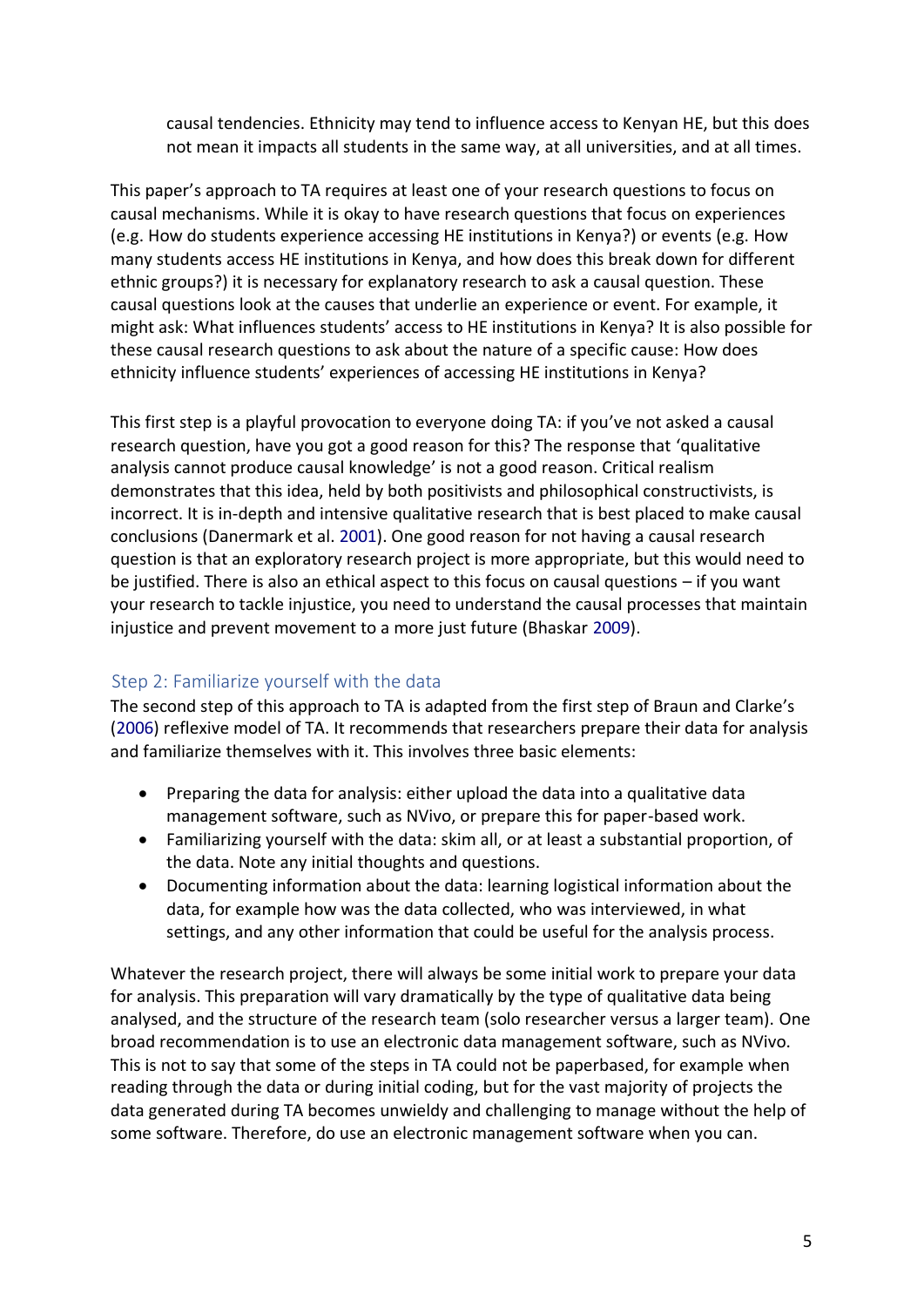When you have prepared your data for analysis, then next thing to do is to familiarize yourself with it. This is particularly important when you have not collected, transcribed, and translated the data yourself, but it is also important even if you have. This will probably be the first time that you have sat down and read through a large proportion of the data in a short period of time. You will be able to start to assess whether the data are appropriate to answer your research questions (saving a lot of time if you find that it is not). This familiarization process is likely to involve a skim read of a substantial amount of the data, if not all of the data. Although this skim read is much less substantive than the engagement that will happen later in the research process, this is an excellent opportunity to note down any initial thoughts, questions, associations, and surprises. These initial reactions to the data are easily forgotten in later research stages when the data are more familiar, but these initial insights often contain kernels of truth, interesting things to look at, and key things to focus on. Even at this early stage noting down these initial thoughts and questions can help to remind you the ways your project could contribute to the field. Write these down in a document, which this paper will call a Thoughts and Questions document, or start a note in the software you are using.

When it came to my research project on Kenyan higher education, Step 2 was relatively short as I had collected and transcribed the data myself. I read through each interview and jotted down some notes, and then reflected on the interviews as a whole, which was documented in a Thoughts and Questions document. Reflecting at this early stage was useful to identify things that had surprised me and challenged my assumptions. For example, coming from a UK context, I had assumed that the student loan system in Kenya would operate in a similar way, but actually found that this was an unpredictable source of funding for students who were often paid late. This was documented in this note in the Thoughts and Questions document:

The influence of finances on students' experiences was much more important that I assumed. It seems to be very common to have issues paying for rent and tuition fees, as well as meeting smaller costs like being able to print out your assignment. Most students had to rely on money from parents, as the government loan was too unpredictable.

The final aspect of Step 2 is to make sure that you have gathered the logistical information associated with your data. Again, this could be stored in the Thoughts and Questions document. This involves collecting information such as: how was the data collected, who was interviewed, in what settings, and any other information that could be useful for the analysis process. Again, this is more important if you have not collected the data yourself. But even for those who have, this process can provide reminders that can be easily forgotten. In my project, I noted that the interviews took place in both public and private settings, which might have influenced some of the conversations. There was also a technical glitch in one of the interviews and the recording was corrupted, meaning that the transcript is not a transcription of the interview, but the recollection of the interviewer, which was then approved and edited by the interviewee.

#### Step 3: Apply, develop and review codes

Having familiarized yourself with your data, it is now time to start to think about coding. This third step can be divided into three sub-steps: applying codes, developing codes, and reviewing codes. As with the overall method, movement back and forward between the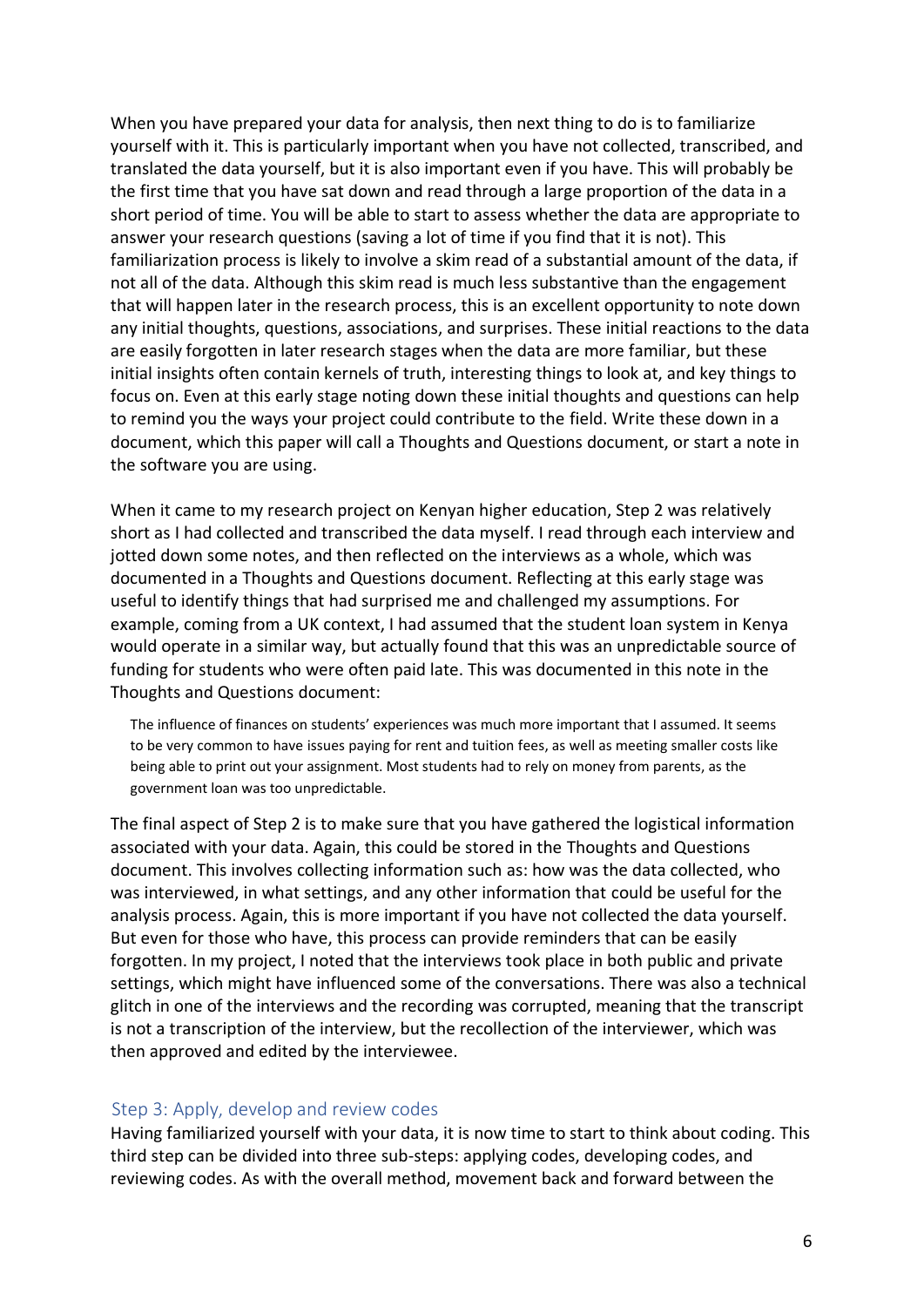three sub-steps is recommended as you learn throughout the research. This is not a linear process.

## Step 3.1 Applying codes

This paper recommends initially taking a descriptive approach to coding, following a number of recommendations from reflexive TA (Braun and Clarke 2021). This descriptive approach to coding applies relatively long descriptive codes to the data, rather than single word codes. The aim of descriptive coding is to capture some of the data's nuance within the codes, whether this is semantic (explicit, surface level meaning) or latent (implicit, assumptions under the surface) (Clarke and Braun 2018). The relative focus on semantic or latent aspects is determined by your research questions and context. All of this contrasts with an approach to coding that seeks to label the data with short codes, which Braun and colleagues (2018) say treats codes as 'domain summaries'. If codes are treated as domain summaries, this makes the process of coding analogous to sorting the data into different categorical buckets – this is non-descriptive and would tend to be semantic.

A descriptive approach to coding tends to be more data-led than theory-led, i.e. the codes will attempt to describe the data as it appears, rather than applying more abstract theoretical concepts from the outset.<sup>2</sup> This more data-led approach aims to encourage you to consider the data as it is, rather than immediately fitting it into your pre-existing theories and concepts. This has the benefit of allowing the data to surprise you, to challenge your preconceptions, or to move beyond previous theorizing – whereas theory-led coding has more of a tendency to encourage you to find what you seek. Although dataled and theoryled coding should not be treated as a strict binary – all researchers come with a position and an understanding of previous research (Danermark et al. 2001) and it is inevitable that theory informs your coding – a data-led approach does encourage you to be more open to surprises and challenges to your initial conceptions. This means that it is fine to use some theoretical terms within our initial codes, as long as they remain descriptive. For example, the theoretical concept of 'social capital' could be used as part of a code social capital in the family aids university access if an interviewee talks about the importance of their uncle to getting into university.

What does this descriptive coding look like in practice? From the research project on Kenyan HE, one of the initial codes used was: family connections are key to getting a job, and can trump education. This code was data-driven, in the sense that it was not generated from theory before the coding process. Similarly, it is a relatively long code that attempts to describe the data, rather than using a very short code like 'employability' or 'family influence' to put the data in different conceptual buckets. This code was applied to several interesting parts of the data including:

- When interviewees turned to a family member to help them in the job market. Family members helped graduates get jobs or internships at their company, and also used their social connections to help get work elsewhere.
- One interviewee related a story about a friend who was able to get a graduate-level government job through his father, despite not having a degree.
- Another graduate described her reluctance to ask her family for help in getting a job, although she felt resigned that she would have to turn to them in the future.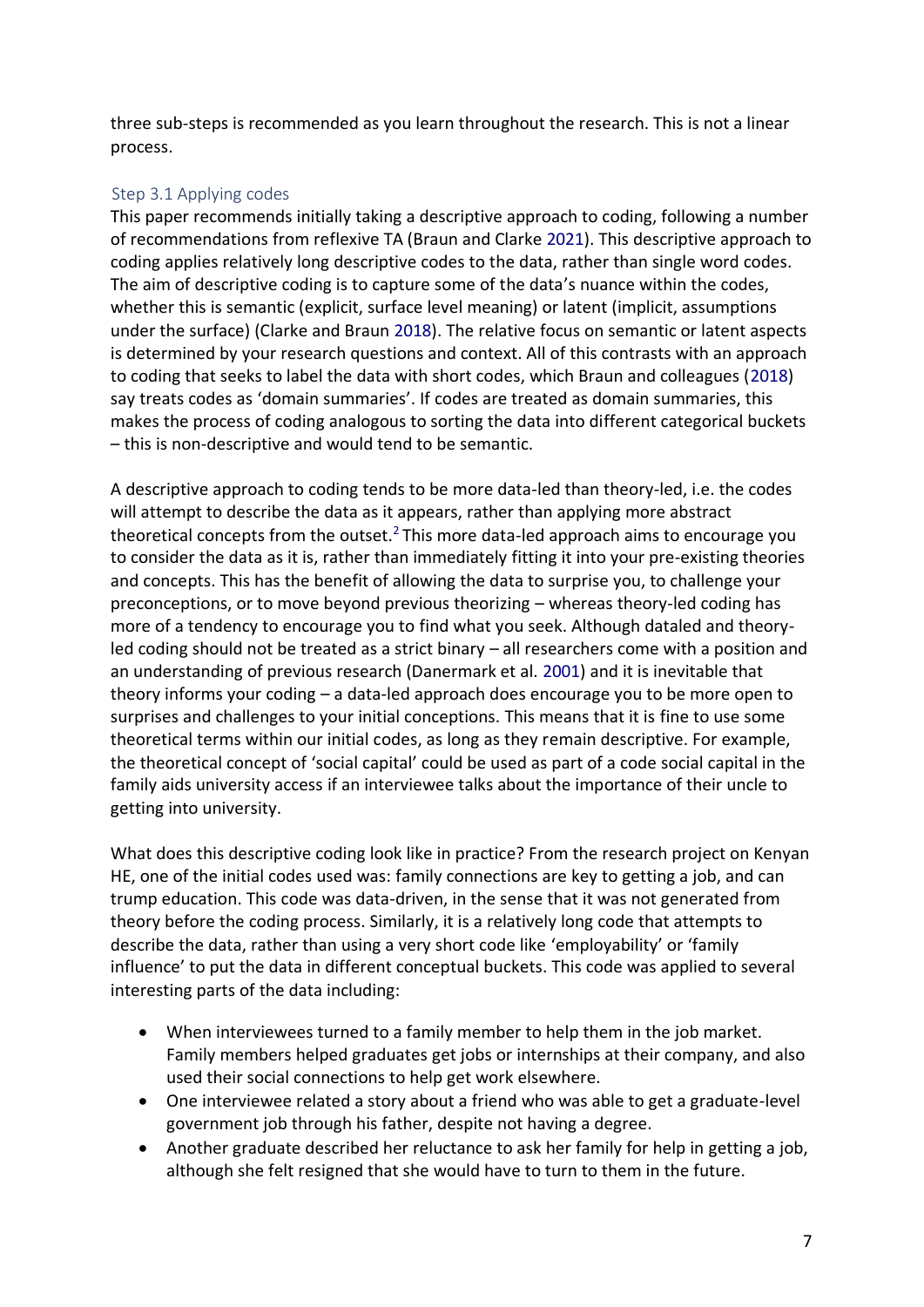A descriptive approach to coding does have some drawbacks. Perhaps the largest issue is that it can lead to a large number of codes. After coding a small part of your data, the number of codes can quickly multiply and grow to become unmanageable. To counter this weakness, we need the second sub-step in Step 3: developing codes. It is by taking the time to develop the codes, that you can maintain the positives of a descriptive approach to coding, while avoiding the problematic proliferation of codes.

#### Step 3.2: Developing codes

To stop the descriptive approach to initial coding from generating a huge number of codes, it is necessary to develop your codes. Developing codes should not wait until you have coded all your data. Instead, it is recommended that you shift back and forward between applying codes to your data and then developing these codes. It is hard to be prescriptive about when you should move between Step 3.1 and 3.2. As an example, in the Kenyan HE project I applied codes to two 45-minute interviews before looking to develop the codes. This code development process was repeated after applying codes to every two subsequent interviews. The benefit of this cycling between Step 3.1 and 3.2 is that it can make the code development process much easier to handle. If you wait until all your data has been coded before considering code development, then you will likely have so many codes that the development process will be very challenging. You can avoid this headache by cycling between the sub-steps throughout the coding process.

Developing codes involves two slightly different processes that this paper will call standardization and consolidation. Standardization refers to the process of bringing together codes that say the same thing, but are phrased in a slightly different way. For example, the codes ethnicity has a role within recruitment and ethnicity of interviewers or business can influence ability to get a job say much the same thing, so it helps to standardize these into one, say by only using the second code. This one standardized code could then be applied to other instances when you return to Step 3.1 and code the next part of your data – this is much easier when using an electronic management system like NVivo. This standardization process does not fix your codes nor prevents them from changing in the future. For example, if it later became clear that the ethnicity of a business influenced people's ability to get a job by (1) direct ethnic discrimination in interviews and (2) making graduates less willing to expose themselves to situations where they might experience this discrimination, then the above code could be adapted to: ethnicity of interviewers or business can influence ability to get a job, and graduates often avoid applying for jobs with businesses run by people of a different ethnicity.

This standardization process is also a time that you can start to impose a more systematic structure to your codes. This systematic structure will vary massively between research projects. In the case of my Kenyan HE project, I began to start each of my codes with the numbers 1, 2, or 3, that referred to my different research questions (which considered university access, university success, and graduate experiences, respectively). By adding a number at the beginning of the codes I could both group the relevant codes together and keep the nuance in the descriptive parts of the code, e.g. 3 – ethnicity of interviewers or business can influence ability to get a job, and graduates often avoid applying for jobs with businesses run by people of a different ethnicity. Developing this more systematic structure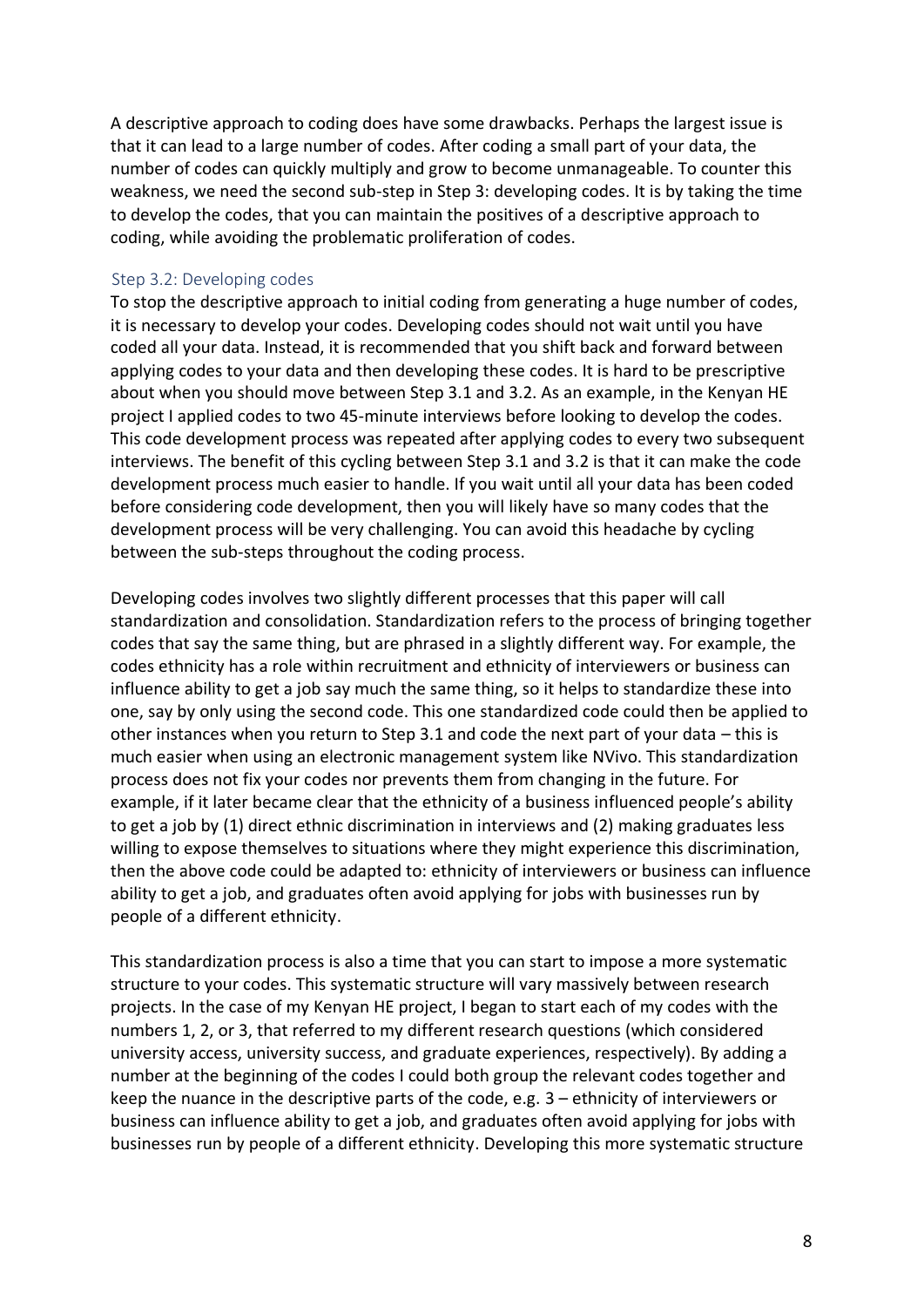is not necessary for all projects, it is essentially personal preferences of how you choose to manage your codes.

As part of this standardization process it is important to reflect on the validity of your newly standardized codes. Using Wiltshire and Ronkainen's (2021) terminology, as based on Maxwell (1992), you need to consider the descriptive validity of your codes. This involves asking whether your codes accurately describe the data. Sometimes you may find that you have applied a code to some data that it does not describe very well, and so you should remove the code from this data. At other times you may find that the code is relevant to the data, but the code itself could be changed to better describe the data. Considering this descriptive validity when standardizing codes is particularly important, as bringing together of codes in the standardization process is a key moment when codes might end up being applied to data that they do not describe particularly well.

The second process in code development is consolidation. This refers to a process of thinking about whether there are any general or theoretical terms that could be used in your descriptive codes. One way to think about this consolidation process is in terms of the critical realist concepts of experiences (the perceptions of things by agents) and events (the things that are perceived by agents). The application of descriptive codes in Step 3.1 focuses on the experiences of agents, as you are trying to describe the data in your codes. In Step 3.2, we begin to not only consider the experiences of a specific agent, but also the more general events. For example, you might begin to consider access to university, rather than one agent's experience of accessing university. This consolidation process focuses on the questions: do some of my codes refer to the same event? If they do, does it make sense to consolidate these codes, by using a more general or theoretical term within the code?

This consolidation process is best explained through an example. Within the Kenyan HE project several of my initial codes referred to students' experiences of specific types of living arrangements, including Hostels are a core part of university experience, University accommodation can be overcrowded and insecure and Private renting can impose challenges for students. All these codes refer to specific living arrangements. It is possible to consolidate these codes together, using the more general term accommodation to develop the more general code: Accommodation is a core and unstable part of student experience. In a sense, the initial codes are closer to graduates' experiences, as they mention the specific type of accommodation, whereas the consolidated code shifts more to a general event, i.e. the role of accommodation in university life in Kenya. This code development made sense for my project but would not make sense for all. If my research questions had focussed on how different accommodation types influence university experiences, then this would have been an inappropriate way to develop the codes as I would have lost the nuance around the different types of accommodation. However, as my project was only interested in the broad barriers and opportunities that Kenyan students face, this was an appropriate change to make – the nuanced experiences remained in the underlying data, but the code was consolidated to reflect the more general event.

It is also essential to consider validity throughout this consolidation process. Specifically, does the application of more general concepts in the codes continue to accurately reflect the experiences in the data? This is a question of interpretative validity (Maxwell 1992;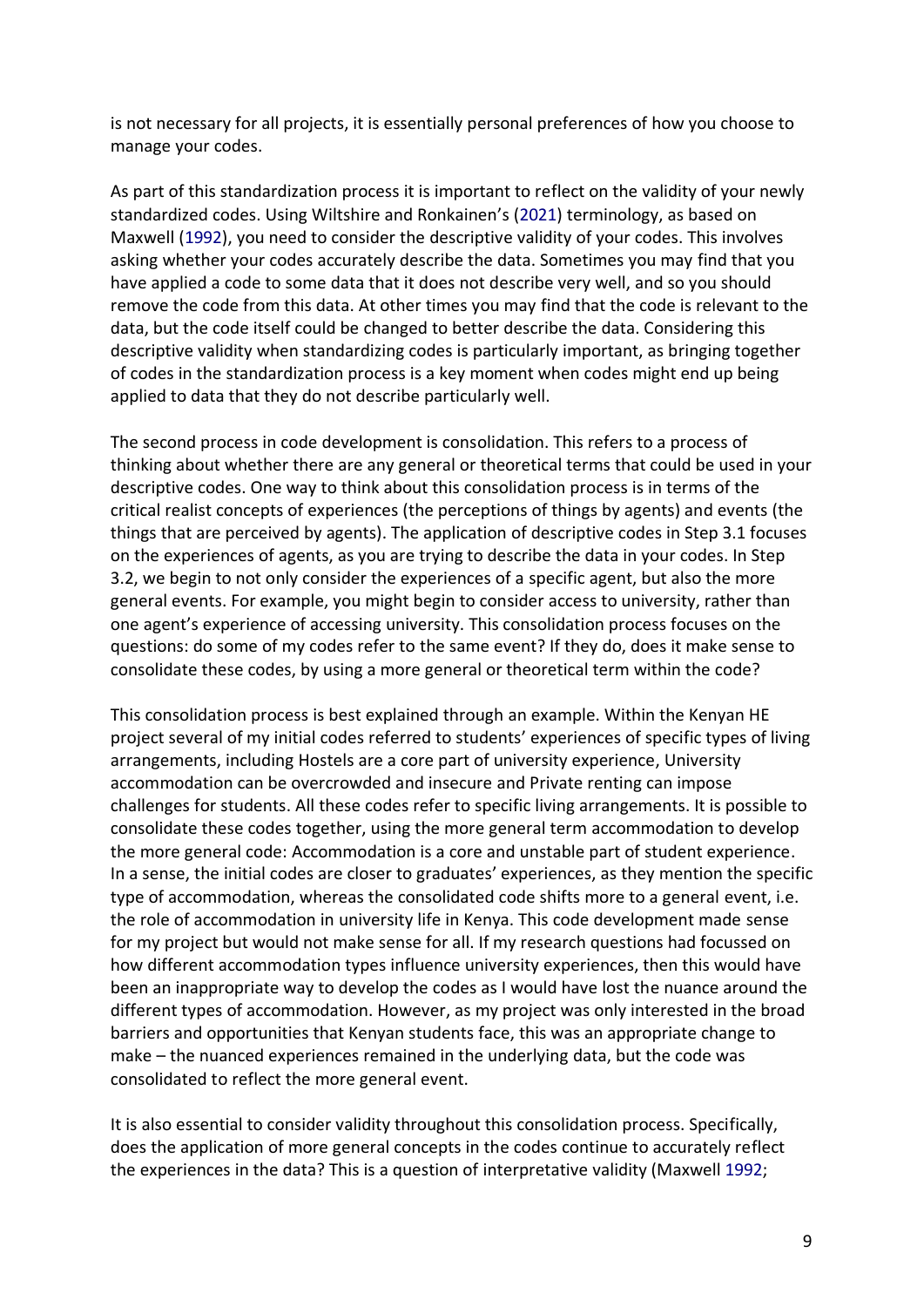Wiltshire and Ronkainen 2021). This can be judged by taking the time to look back at the data that have been coded, and reflecting on whether the code offers a misleading, distorted, or partial impression due to the use of a more general concept. It is not uncommon for code consolidation to result in codes being applied to some data that does not reflect particularly well, which is why this cycling between Step 3.1 and 3.2 is so essential. For example, it is possible that when I return to my data, the code Accommodation is a core and unstable part of student experience is inappropriate if I found that it was only university-owned hostels and halls of residence that led to instability, whereas those in private accommodation were able to thrive. If this were the case, it would be appropriate to remove the term 'accommodation' and return to the original codes that mentioned specific types of accommodation. This back and forth is an essential part of the research process.

#### Step 3.3: Reviewing codes

The final aspect of Step 3 is reviewing codes. This stage focuses on the validity of your codes, reviewing their descriptive and interpretative validity. Although Step 3.2 has already considered these two types of validity, Step 3.3 allows you to return to these questions after all of your data has been coded. This emphasizes the importance of considering validity after all the coding has been applied and developed in Steps 3.1 and 3.2. Through reflecting on these questions of validity, you might decide to go back and change how a code is applied to some data, or you might change the wording of the code itself to better reflect the data. Specifically, in Step 3.3 it is helpful to reflect on:

- Do my codes accurately describe the data that they have coded? (Descriptive validity)
- When I use more general concepts in my codes, do they continue to accurately reflect the experiences in the data? (Interpretative validity)

In addition to these questions of validity, there are other important things that can be done as part of this review process. It can be helpful to keep a document, perhaps the same Thoughts and Questions document from Step 2, to capture your insights, thoughts, questions, anything that surprises you, any ideas that you have had challenged, any tensions that you can see with the theories or existing research that you are aware of. Many of these thoughts appear during the research process, and the danger is that if this analytical work is left until later in the research process, then you may forget them. More than this, a Thoughts and Questions document can help to counter a weakness of TA. TA is great at looking at the content that is present in the data, but it is less good at looking at things that are not there – the gaps and the silences, the things that are not said, the people who are not referred to. However, it is these more 'negative' aspects that can be essential to understanding the causal processes (Bhaskar 2008b). The document can also be used to begin to document contradictions – such as how interviewees statements can come into tension with themselves over the course of an interview – as well as your evaluations of interviewees' ideas.

For example, within the Kenyan HE project, my Thoughts and Questions document contained: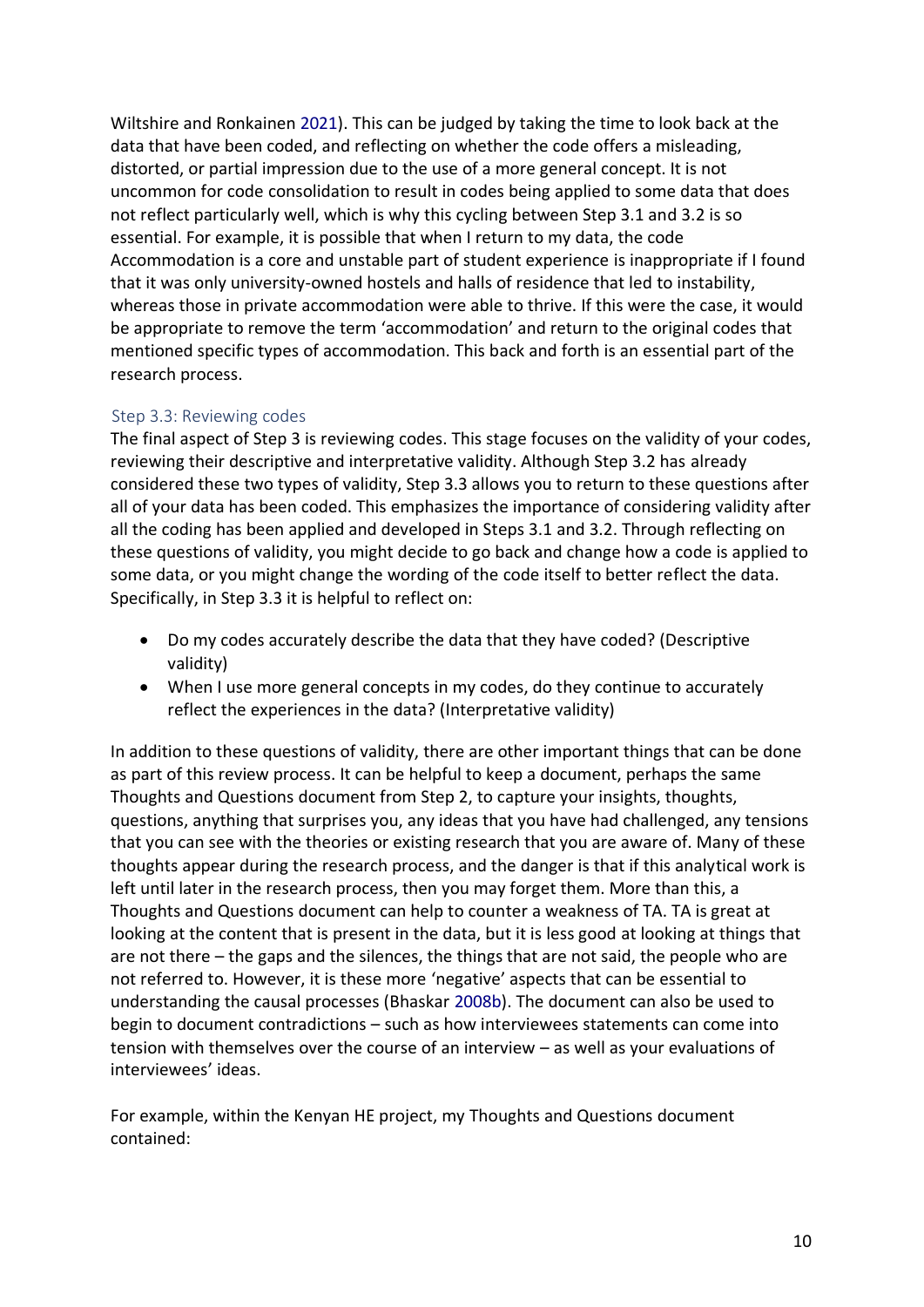- Silences: I documented how an interviewee stressed the reputation of their university when discussing university access, but this was absent when the conversation turned to employment. This silence on university reputation in the context of employment could be important, it could suggest that university reputation has less influence on employment than other factors.
- Contradictions: there was an interviewee who shared experiences of ethnic discrimination at their university in Nairobi, but then went on to claim that 'tribalism' only happens at regional universities. This apparent contradiction suggests that graduates from Nairobi sometimes position regional universities as places of widespread ethnic discrimination, which they contrast to their 'modern' surroundings, even if this is in tension with their own experiences.
- Evaluations of interviewees' ideas: one interviewee suggested that the Vice Chancellor directly influenced student recruitment and introduced ethnic discrimination. However, the interviewee went on to show a lack of knowledge of the admissions process and it became clear that this claim was not based on firsthand knowledge.

#### Step 4: Develop and review themes

Having outlined three of the five steps, you would be more than justified in asking 'If this method is called thematic analysis, where on earth are all the themes?'. It is in Step 4 that themes enter the scene. In this paper's approach to TA, a theme is defined as a causal explanation – so the development of a theme is the development of a causal explanation. Specifically, you are trying to develop causal explanations that answer your causal research question(s) from Step 1. These causal explanations will try to outline how particular causal mechanisms produce the experiences and events we see in our data and codes. For example, if one of my research questions is concerned with the causes of inequality in Kenyan graduates' experiences in the job market, then Stage 4 is the first time that I will try to understand the causes that underlie these different experiences.

This approach to TA has a sort of tripartite structure: the three critical realist concepts of experiences, events and causes roughly correspond to data, codes, and themes. The experiences of people remain in the data itself, $3$  the codes consolidate these experiences to talk of events, and themes consider the causal mechanisms that produce these events and experiences. These are not rigid distinctions. It is probable that some causal aspects make it into your descriptive codes. For example, the code graduates believe that ethnicity influences their ability to get a job, and they often avoid applying for jobs with businesses run by people of a different ethnicity implies that ethnic structures influence graduates' ability to gain employment, both through explicit discrimination by employers, and by influencing how graduates try to find jobs. Here, the code contains the participants' opinion about the causes that underlie the event. However, it is only when you turn to the development of themes in Step 4 that you start to scrutinize the causal claims that are implied in some of your codes. It is only then that you turn explicitly to the question: what causes underlie the experiences and events of interest?

Step 4 can be separated into the two sub-steps of 'developing' and 'reviewing', which has similarities with the development (Step 3.2) and reviewing (Step 3.3) of codes in Step 3. It is in the 'development' of themes that you begin to create causal explanations of events. This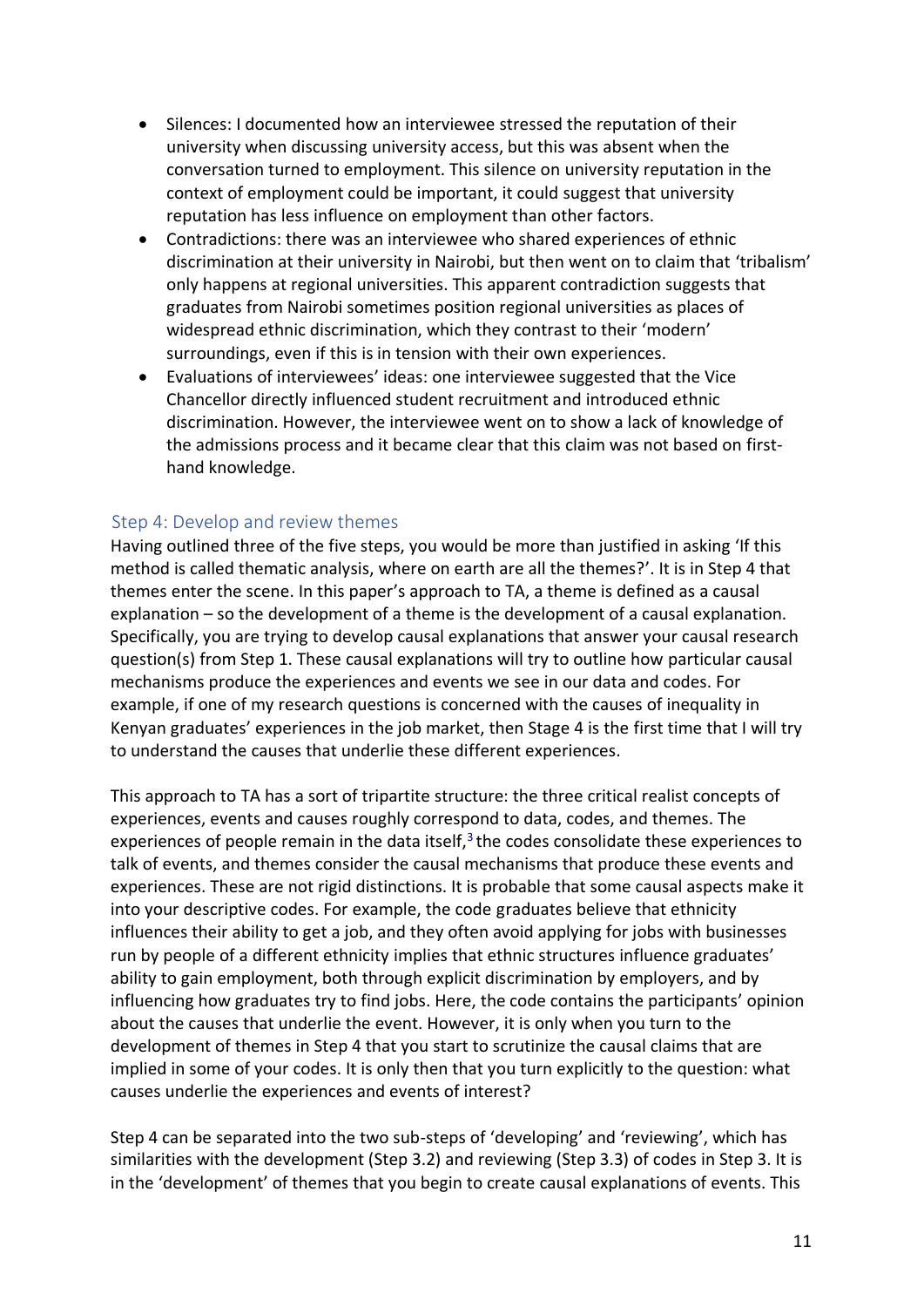is done through retroductive reasoning – this is a form of reasoning that asks: what is the best explanation of what must have happened for this event to occur? Or more simply, what best explains this event?<sup>4</sup> In the Kenyan HE project, this involved asking questions such as: what explains why graduates have different experiences of the job market? It can be daunting to ask these causal questions. But, as was argued in Step 1, it is exactly this type of causal question that we should be asking in our research, and qualitative research is particularly well placed to offer answers to these questions (Danermark et al. 2001).

Luckily, you have a few things that help you start developing causal explanations that answer these questions. Firstly, there is the research that has gone before you. Much of this research will explain the causes that underlie similar events to the ones being studied. In my case, there is plenty of research on the impact of ethnicity in accessing public resources in Kenya (Briggs 2014; Kanyinga 2016), which suggests that ethnicity may have a role to play in HE. Secondly, there are the participant's own understandings of what causes their experiences – this is why your codes can sometimes mention causes. These understandings can be an excellent place to begin answering causal questions (Bhaskar 2015). Participants often have some sense, whether mistaken or not, of the causes and influences on their experiences. However, the fact that previous research and participants' own understandings can help you begin to answer these causal questions, does not mean that your answers can only stem from these two sources. It is perfectly possible to conclude that a cause mentioned by neither participants nor previous research is important, $5$  as long as this conclusion can be justified by reflecting on its validity in Step 4.2.

This brings us onto Step 4.2, the 'reviewing' sub-step of Step 4. This is where you begin to consider the validity of the themes or causal explanations you have developed. To reflect on the validity of your causal explanations involves considering what Maxwell (1992) calls theoretical validity. This involves considering whether 'retroductive claims have a sound logical basis (judgemental rationality) and consider the extent to which they account for what the analysis has so far revealed (explanatory power)' (Wiltshire and Ronkainen 2021, 7). This is essentially asking you to reflect on whether the explanations that you give are plausible and appropriate.

For example, is the conclusion that ethnicity influenced graduates' ability to get a job valid? It has a basis in the things that graduates said themselves. All of the graduates that I interviewed discussed the influence of ethnicity in their search for a job. If ethnic structures really do influence a graduate's ability to get a job then this would explain the experiences of explicit discrimination that my interviewees described, like tales of how recruitment managers prioritized candidates of their own ethnicity. Similarly, it would explain the ways that ethnic structures impact the decisions that graduates make themselves – influencing their decision of whether to apply for a job or not, and how this pushes them to apply for jobs in their home region where their ethnic group tends to be more common. In this way, a causal explanation of the ways that ethnic structures influence graduates' ability to get jobs, seems to have a basis in participants' own understandings and has the power to explain many of the experiences of the interviewees. This gives confidence that the causal explanation is valid; graduates' experiences of employment really are influenced by ethnicity.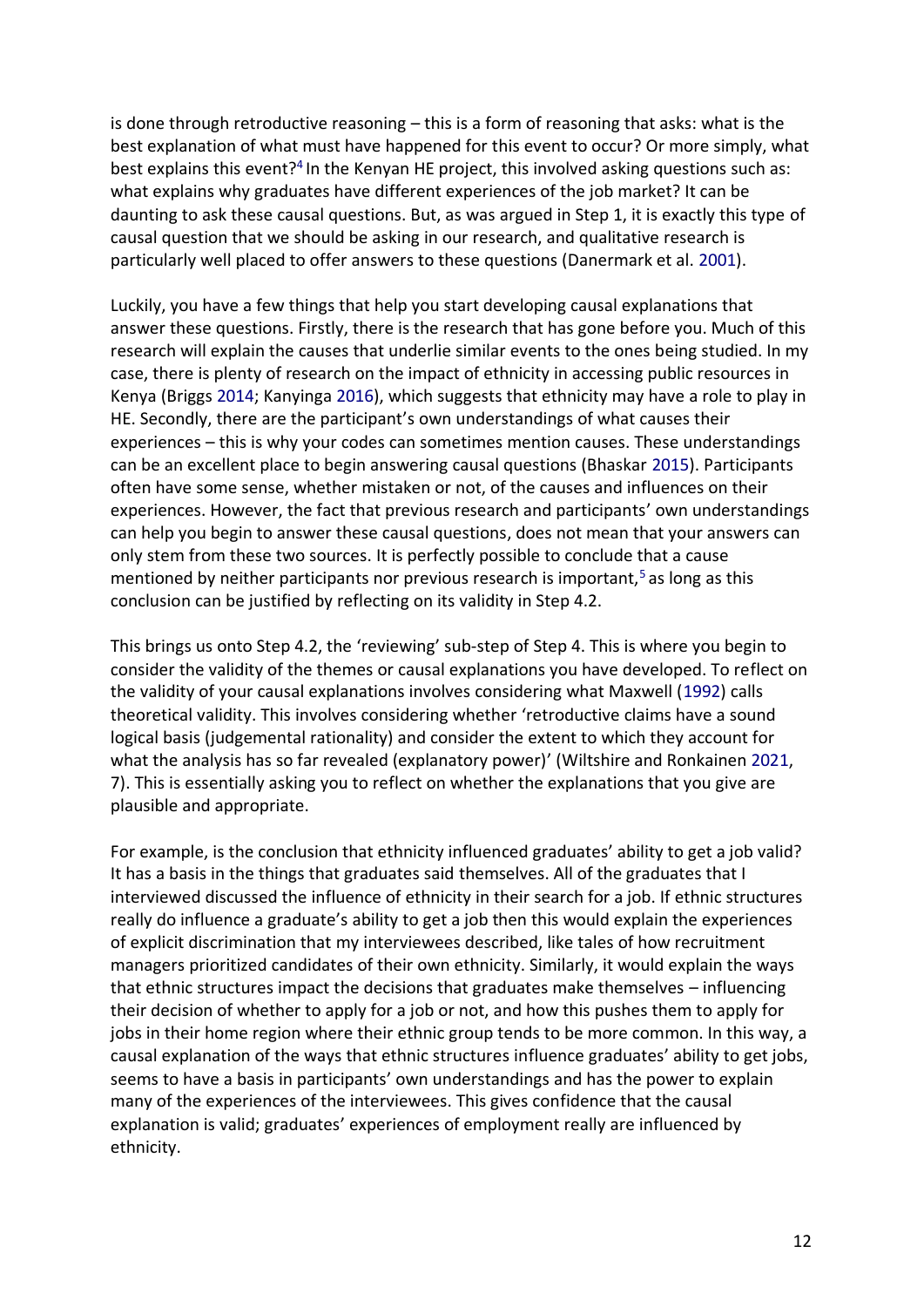#### Step 5: Generating conclusions and reporting

If producing causal explanations is the ultimate aim of the approach to TA outlined in this paper, it might seem unusual to have a step that follows Step 4. However, this additional Step 5 is an opportunity to consider the contribution you are making to the academic literature, the potential implications of your conclusions, and how to effectively communicate your conclusions to the audience in a clear and transparent way.

On the first of these three benefits, the opportunity to consider how your study's findings relate to the wider literature and knowledge base involves considering the points of agreement, disagreement, and extension that are offered by the conclusions in your paper. This might also involve thinking about the limitations of your research, and therefore suggesting potential ways to develop the research agenda in the future, whether pushing to new contexts, or collecting alternative data within the same context.

On the second of these benefits, Step 5 offers a chance to reflect on the implications of your findings. This goes beyond simply reflecting on your contribution to the academic literature, and instead looks at how the knowledge produced might be useful to society. Hopefully, this has not been left to Step 5, and your project had pre-planned impact strategy – however, after causal explanations have been developed and conclusions have been made, this is an opportunity to turn these into impact. For example, if the project identified a number of causal mechanisms that hinder and negatively impact graduates' lives, then what can be done to transform these, and how can those with the power to change them be made aware of your research?

On the third of these benefits, taking the time to consider how to communicate the results to the audience is one of the most intellectually challenging parts of research, and should be given the same thought and attention as the analysis stage. There is little point conducting excellent research that then gets hidden behind impenetrable and dense text. Instead, think about how to communicate with your audience, presenting your research in a way that helps them to judge the robustness of the analysis as well as understanding the key conclusions.

When it comes to communicating the results, Wiltshire and Ronkainen (2021) propose an excellent diagram to communicate the causal explanations in your analysis. This diagram combines causal mechanisms, with the events it tends to produce, and with the experiences of participants in your research. $6$  Figure 1 below shows how this could be developed for one example in the Kenyan project. The diagram can both help to communicate the research findings, as well as open the conclusions of the research to scrutiny.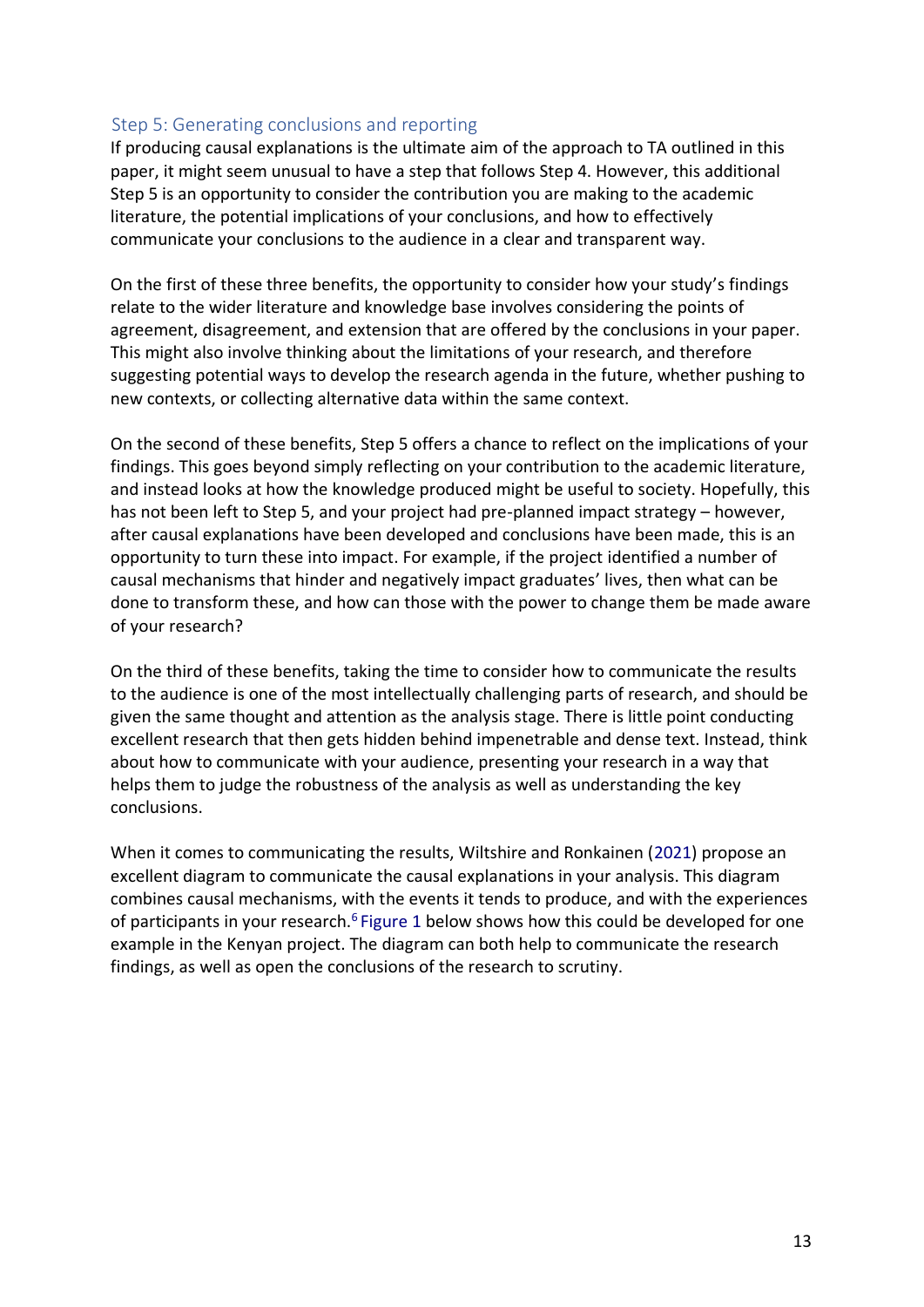

## Figure 1: A causal explanation diagram, adapted from Wiltshire and Ronkainen (2021)

# Comparing with other approaches to TA

Having outlined a critical realist approach to TA, this section compares the approach to three alternatives: the coding reliability approach, the reflexive approach, and Wiltshire and Ronkainen's (2021) model.

## Compared to the coding reliability approach

The coding reliability approach used by scholars such as Boyatzis (1998) is an approach to TA that is influenced by positivism. It seeks to transform qualitative data into a quantitative form, which can then be analysed using statistics. This is done by conceptualizing 'themes' as one-word categories or 'domain summaries' (Braun et al. 2018), and then labelling the data with each of these themes. This process is analogous to putting your data into different buckets (Braun and Clarke 2019), where the buckets represent the themes – for example, one part of the data might go into the 'Employment' bucket, and the next sentence goes into the 'Academic Classroom' bucket. Rigour and validity are attempted to be ensured by two main processes to remove researcher bias: by specifying the themes before any analysis has been done, and by comparing the coding of multiple researchers. The output of this method tends to be quantified statements (Boyatzis 1998) roughly in the form: e.g. X% of participants raised Y as a reason why people did Z.

The model of TA in this paper differs from the coding reliability approach in a number of important ways – many of these differences stem from a rejection of the positivistic assumptions that underlie the approach. Firstly, the idea that we need to translate qualitative information into a quantitative form to produce useful knowledge is challenged. Critical realism makes a strong case that it is qualitative information that can be particularly useful when we are trying to understand the causal mechanisms that produce events,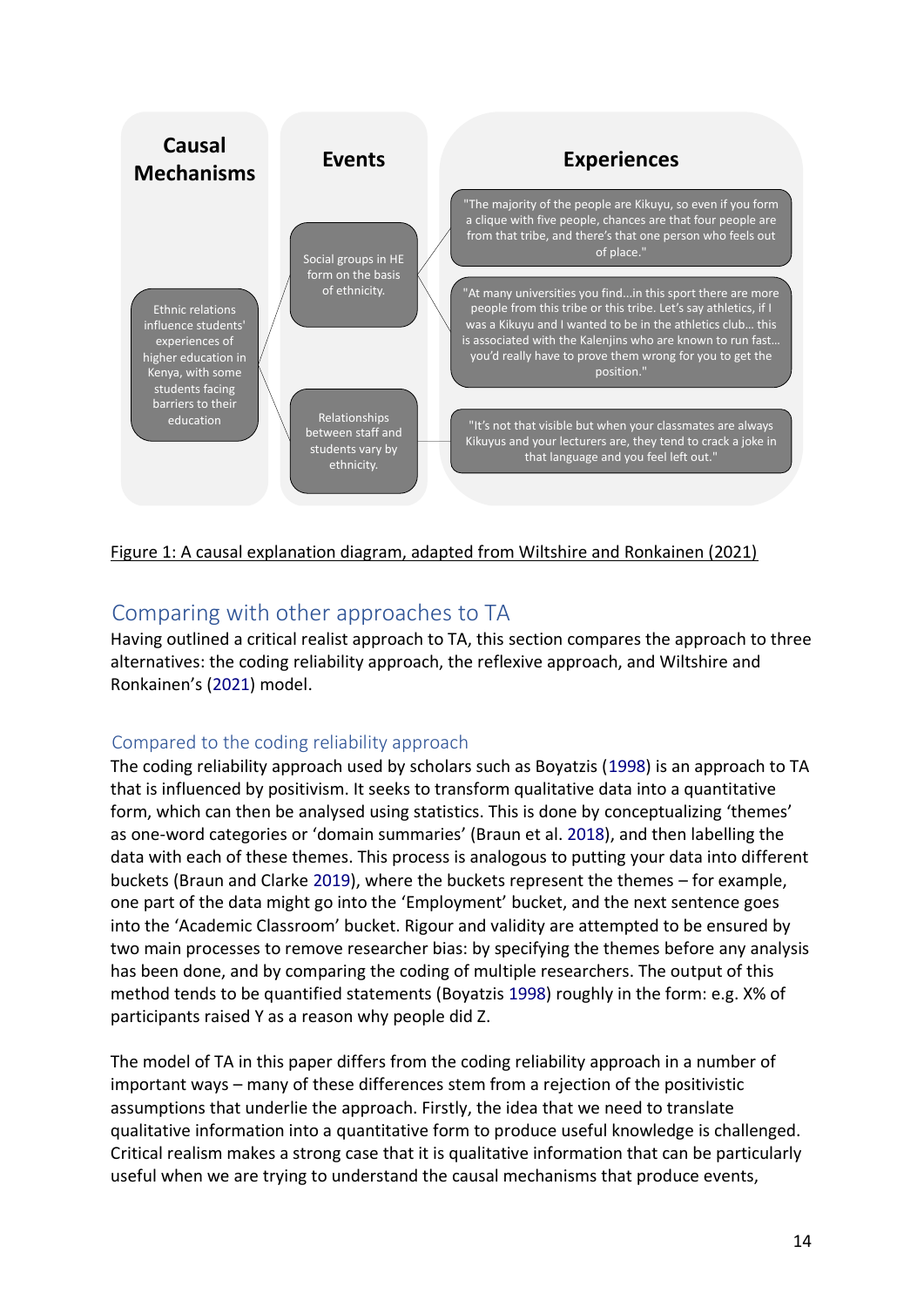whereas quantitative information tends to be more useful for identifying correlations and patterns in events (Danermark et al. 2001). Nuanced causal explanations are developed through detailed and in-depth analysis, often qualitative, rather than more abstract and general quantitative analysis. This rejection leads to a different conceptualization of 'themes'. When we acknowledge that qualitative research can produce causal knowledge, themes can become more than just short one-word domain summaries. It is because qualitative research is best able to produce causal explanations, that the approach to TA in this paper is justified in conceptualizing themes as causal explanations rather than domain summaries.

The models of TA also differ in their approaches to rigour and validity. The coding reliability approach aims to remove researcher bias to achieve valid conclusions, whereas critical realism believes this is a mistake. Critical realism shows us that knowledge production will always be fallible and subjective (Bhaskar 2008a), so there is no sense in which we can remove the researcher from the research process. Hence, the coding reliability approach of fixing themes before the analysis is rejected – it attempts to achieve the unachievable by removing all researcher bias. This approach does nothing more than fix researcher biases at one point in time, and prevents us from reflexive thinking about these as the research progresses. Instead, from a critical realist perspective, rigour and validity come from researcher reflexivity (Wiltshire and Ronkainen 2021). This is why the model of TA in this paper incorporates explicit steps to prompt researchers to reflect on the validity of their codes and themes. Also, the approach to TA in this paper does not require multiple researchers to code the data in order to be valid – it is perfectly possible to do TA in a rigorous way as a solo researcher or as part of a team. The key is whether the conclusions can be justified, which come from reflecting on questions of descriptive, interpretative, and theoretical validity (Maxwell 1992).

#### Compared to the reflexive approach

The second approach to TA considered in this paper is Braun and Clarke's (2006) six-step process, which has later been termed 'reflexive' TA (Braun and Clarke 2019). This approach progresses through the following steps: data familiarization; generation of codes; generating themes; reviewing these themes; defining and naming the themes; and producing a report. The coding process in Step 2 is relatively data-led, and can be used to identify both semantic (explicit, surface level meaning) and latent (implicit, assumptions under the surface) codes (Clarke and Braun 2018). This approach rejects the conceptualization of themes as one-word categories or 'domain summaries', and instead takes themes to be:

creative and interpretive stories about the data, produced at the intersection of the researcher's theoretical assumptions, their analytic resources and skill, and the data themselves. (Braun and Clarke 2019, 594)

The reflexive approach to TA is influenced by underlying assumptions from philosophical constructivism. Braun and Clarke (2019) tend to describe their work as influenced by the 'qualitative paradigm', rather than using the term philosophical constructivism adopted in this paper.<sup>7</sup> They explain that this underlying philosophy stresses researcher subjectivity  $$ we do not observe the world in a simple objective way, instead the researcher is always an active participant in the research. Braun and Clarke believe that the consequence of this subjectivity is that the knowledge we produce is 'interpretative stories' (2019, 594).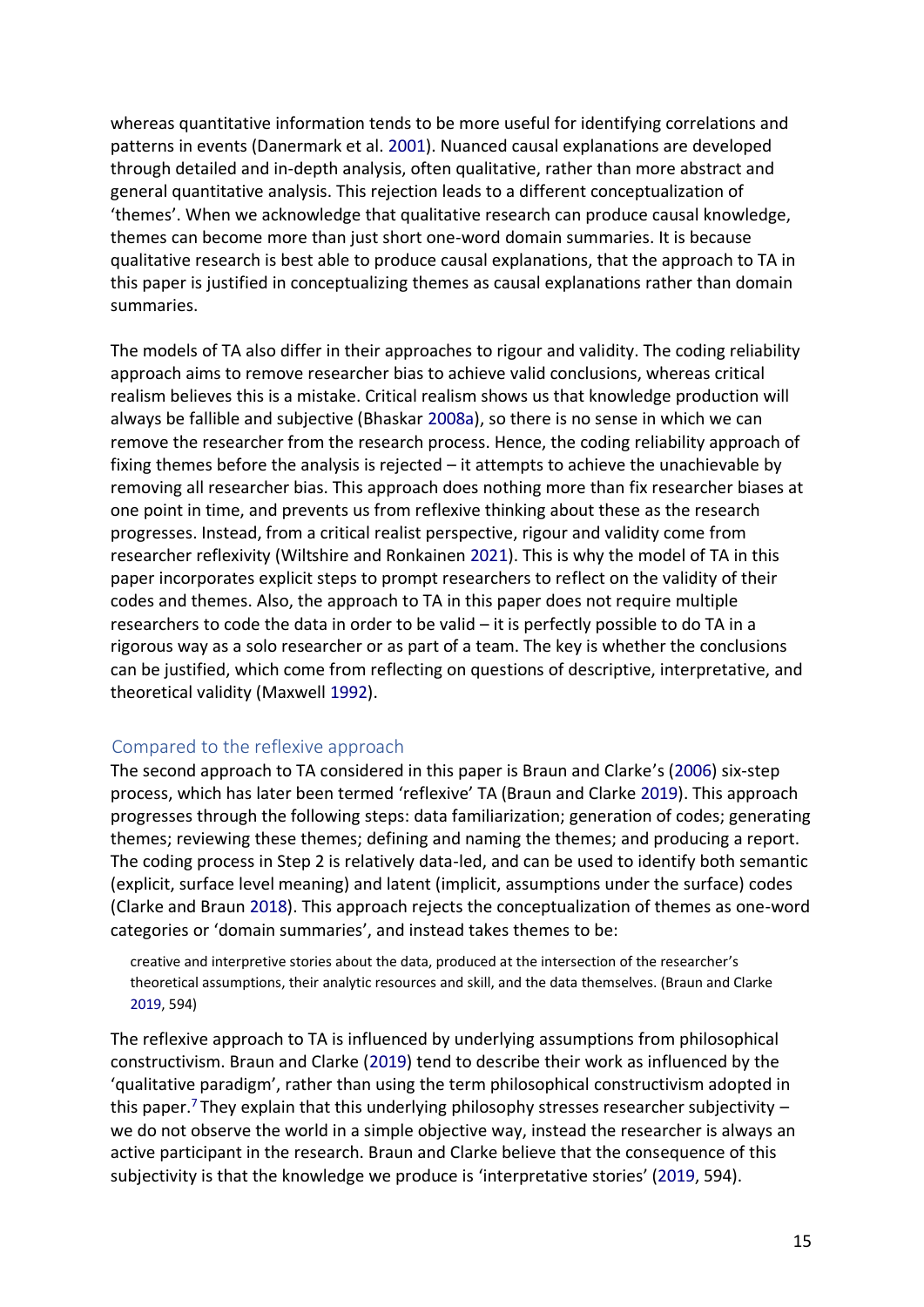From the outset, it should be clear that there are a number of points of agreement between the reflexive TA and the approach outlined in this paper. Braun and Clarke's (2006) 'data familiarization' and 'producing a report' steps serve as the inspiration for Step 1 and 5 in this paper's model of TA. Similarly, the decision to advocate a more descriptive approach to initial coding draws much from Braun and Clarke's (2006) work. Further, both models share a commitment to the idea that qualitative research is valuable in its own right. In many ways, the approach to TA in this paper is an attempt to build upon Braun and Clarke's model (2019) and their critique of the coding reliability approach, but doing so in a way that brings back ontological realism. This has parallels to the way that critical realism could be said to build upon the philosophical constructivist critique of positivism, maintaining researcher subjectivity alongside ontological realism.

However, there are also a number of key differences between the approaches. Perhaps most importantly, the approaches to TA aim to do two different things. Braun and Clarke's (2019) reflexive method emphasizes the production of 'interpretative stories about the data' (594), which seems to stem from the irrealist tendencies in philosophical constructivism. In contrast, the critical realist model in this paper makes the case that the outcome of our qualitative research should be causal explanations. Philosophical constructivism is right that knowledge does not consist of universal quantitative laws, but this does not mean that all knowledge is simply the production of stories – we should, and we can, produce causal knowledge about the world, albeit in fallible ways. This is not to say that there are never times when it would be appropriate to produce stories as the output of our research. For example, if a research topic is at an early stage of development and people's experiences have been little detailed before, then it might be very appropriate to produce these stories although this might be better characterized as 'fallible descriptions of experiences' rather than 'stories'. However, as was argued in Step 1, social scientific research should both communicate and represent people's experiences (exploratory research) and then move on to produce causal explanations that allow us to understand, and potentially to intervene in, these events (explanatory research).

In terms of the actual methodological steps, there are also several more subtle differences between the two models, many of which stem from different ontological assumptions. For example, the approach to TA in this paper does slightly more to emphasize theory-driven aspects of coding. While the reflexive approach to TA maintains a largely descriptive and data-led approach to coding throughout the method, the approach to TA in this paper pivots from a descriptive approach in Step 3.1 to a more theory-led approach when the codes are developed in Step 3.2. This is an attempt to hold a middle ground – a descriptive approach to coding allows our data to surprise us, but as we develop these codes it is helpful to use theory and more abstract concepts, helping to build on pre-existing work in the field.

#### Compared to Wiltshire and Ronkainen (2021)

The third approach to TA is Wiltshire and Ronkainen's (2021) model. To avoid confusion, this paper will refer to this third approach as Wiltshire and Ronkainen's model, even though it is also influenced by critical realism. From the outset, it is necessary to acknowledge the importance of this model, and to recognize the influence this has had on this paper. The two approaches agree that the coding reliability and reflexive approaches to TA adopt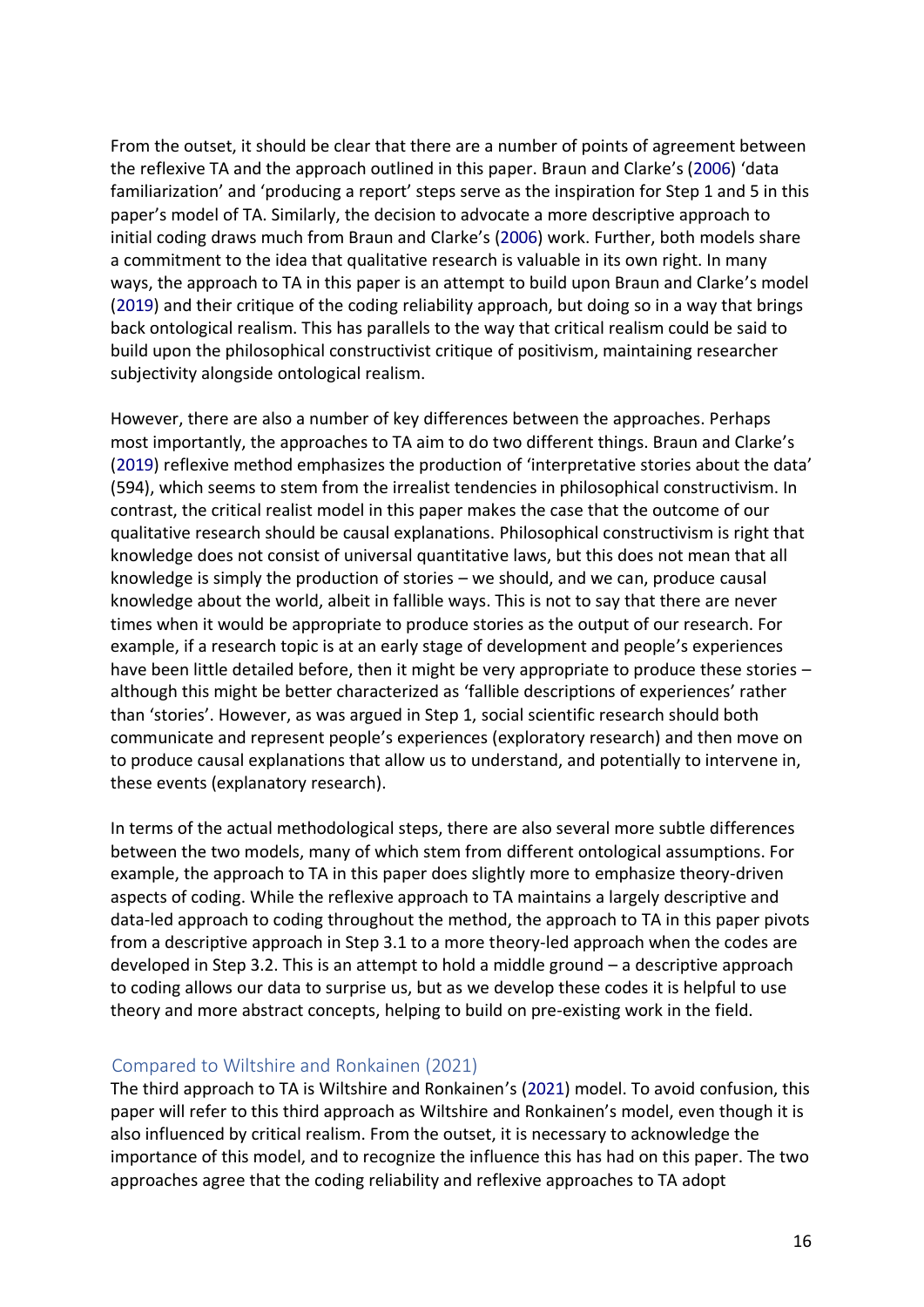problematic philosophical assumptions, which presents an opportunity to develop an approach to TA that is grounded in critical realism.

In Wiltshire and Ronkainen's (2021) model, there are three different kinds of themes: experiential, inferential, and dispositional. Experiential themes try to capture the subjective viewpoints of actors, inferential themes offer more abstract and theoretically informed summaries of these viewpoints and their actions, and dispositional themes capture the causes that underlie the events of interest. The authors emphasize how these themes are developed from a non-linear research process – rigour and validity do not come from simply following a list of steps.

There are a number of strengths in Wiltshire and Ronkainen's (2021) model of TA, many of which have been incorporated in the model presented in this paper. Firstly, Wiltshire and Ronkainen (2021) offer important critiques of the coding reliability and reflexive approaches to TA. They rightly critique the assumption that qualitative data cannot lead to causal conclusions, an assumption shared by both the coding reliability and the reflexive approach. For Wiltshire and Ronkainen (2021), critical realism gives them confidence that qualitative data can produce causal explanations of events – these are found in their third type of theme: dispositional themes. Another strength is in the attention and treatment of validity in Wiltshire and Ronkainen's (2021) work. They argue powerfully that we should be explicit about what it means to be reflexive and the types of questions we should ask, in order to have confidence that the conclusions we reach are valid. Also, the causal explanation diagram (see Figure 1) is explicitly modelled on a similar diagram in Wiltshire and Ronkainen's (2021, 17) paper.

Although there is a great deal of overlap between the two models, there are several differences. Perhaps the most important of these stems from the fact that the two models use slightly different critical realist concepts to develop their model of TA. Wiltshire and Ronkainen (2021) rely on the three domains of reality, whereas the model in this paper uses the concepts of experiences, events, and causal mechanisms. Although these two sets of concepts are related, there is a subtle difference that has important consequences. By applying the three domains of reality, Wiltshire and Ronkainen (2021) identify three different types of themes (experiential, inferential, and dispositional), which correspond to the three domains (empirical, actual, and real). In contrast, by applying the concepts of experiences, events, and causal mechanisms the model of TA in this paper divides things differently – experiences are located mainly in the data, events are located mainly in the codes, and causal mechanisms are located in the themes. This means that the approach to TA in this paper limits a theme to what Wiltshire and Ronkainen (2021) call a dispositional theme.

The more narrow focus of this paper has a number of benefits. Firstly, if we are seeking to encourage researchers to use our models of TA, there is an argument that the concepts of experiences, events, and causal mechanisms are easier to understand than the three domains of reality. While many researchers have some intuitive sense of what an experience, event, and causal mechanism is, the three domains of reality are much trickier concepts, which could hinder its accessibility. This case for dropping the three domains of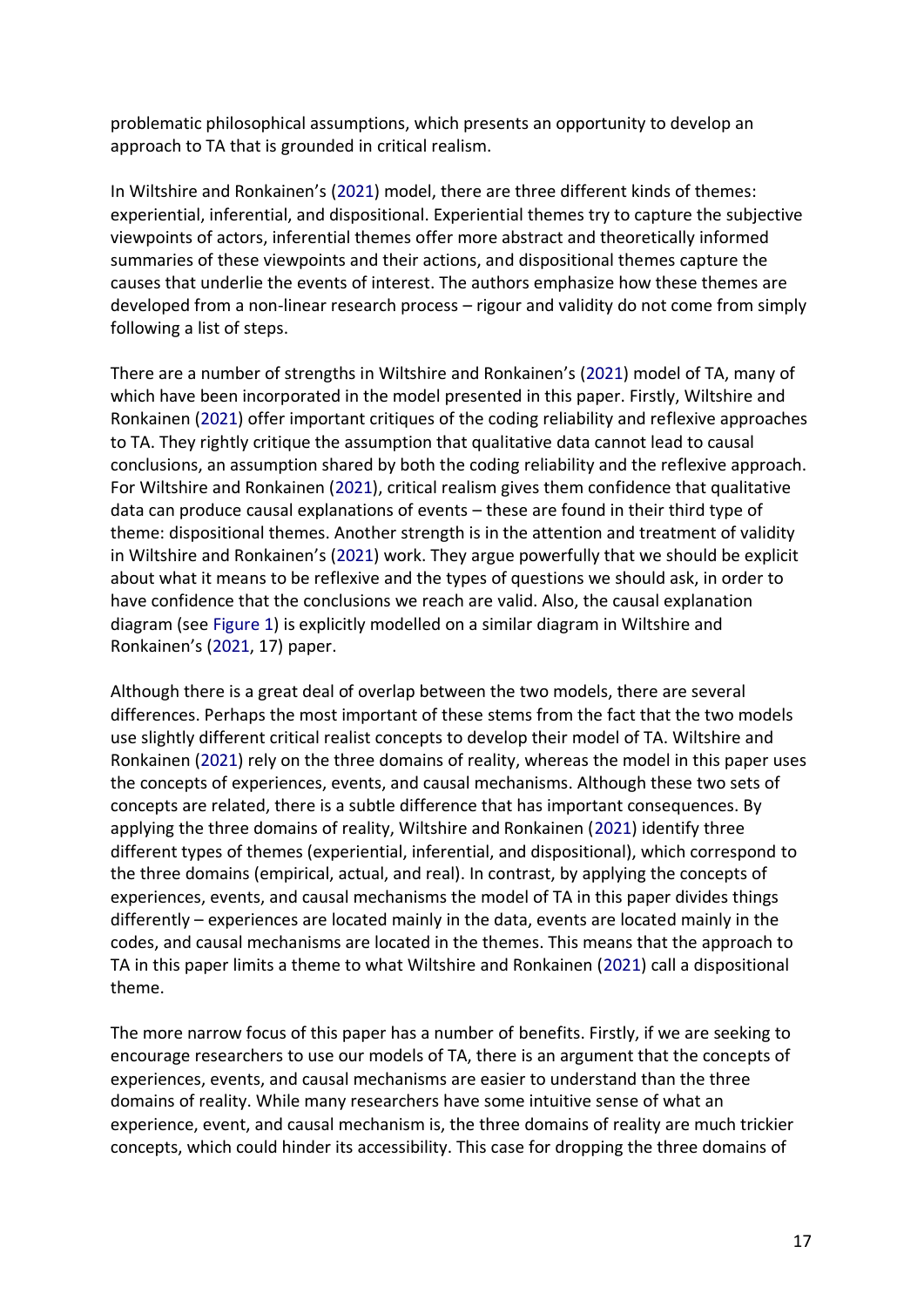reality from critical realism, and only talk about experiences, events, and causal mechanisms has been made in more detail elsewhere (Fryer and Navarrete, 2022).

Secondly, by narrowing the definition of a theme to a causal explanation, this pushes researchers to produce causal explanations in their work. To use Wiltshire and Ronkainen's (2021) terms, this paper proposes that the aim of TA should be the production of dispositional themes. This can be seen as a strength, when we consider that we are working in a social science context that is influenced by the mistaken idea that qualitative research cannot produce causal explanations – a mistake held by both positivism and philosophical constructivism. By making themes synonymous with causal explanations, the approach to TA in this paper offers a strong rebuttal of this mistaken assumption and pushes researchers to produce causal explanations. There is a risk that Wiltshire and Ronkainen (2021) do not provide this same provocation to researchers because only one of their three types of themes involves causes – it is relatively easy for researchers to only consider experiential and inferential themes, ignoring any causal explanations in the dispositional themes. From a critical realist perspective, this failure to consider causes, although appropriate in some research contexts, would be a mistake in much of our research.

Thirdly, the concepts of experiences, events, and causal mechanisms help to show why TA does not follow a uniform linear pattern. There is a constant movement between data (experiences), codes (events), and themes (causal mechanisms) in the research process as we reflect on validity. Interpretative validity involves asking whether the more general concepts in the codes continue to accurately reflect the data, which is the same as asking whether the events we have identified reflect peoples' experiences. Similarly, theoretical validity involves asking whether the themes can account for the codes, which is the same as asking whether the causal mechanisms that we have outlined are adequate to explain the events. $8$  In contrast, the movement between experiential, inferential, and dispositional themes in Wiltshire and Ronkainen's (2021) model is slightly less clear and intuitive.

There are a number of other smaller differences, such as the decision of whether to use a list to describe the approach to TA, or whether to include a consideration of research questions or not. However, the similarities between the two methods are much greater than the differences – both being determined to make space for a critical realist approach to TA. Without Wiltshire and Ronkainen's (2021) model this paper would have been weaker, and for that I am very grateful. I hope that the two models are read together, and perhaps even improved together in conversation.

# Conclusion

This paper has outlined a critical realist approach to TA that focuses on producing causal explanations. This approach is developed in contrast to the aims of the coding reliability and the reflexive approach to TA. The model outlined in this paper restricts the aim of TA to the development of causal explanations of events, rather than quantitative statements or interpretative stories. This paper applies the critical realist concepts of experiences, events, and causal mechanisms to develop this approach to TA, contributing to the growing methodological literature that attempts to apply critical realist principles. While this model does not claim to be the only appropriate use of TA, as non-causal approaches may be useful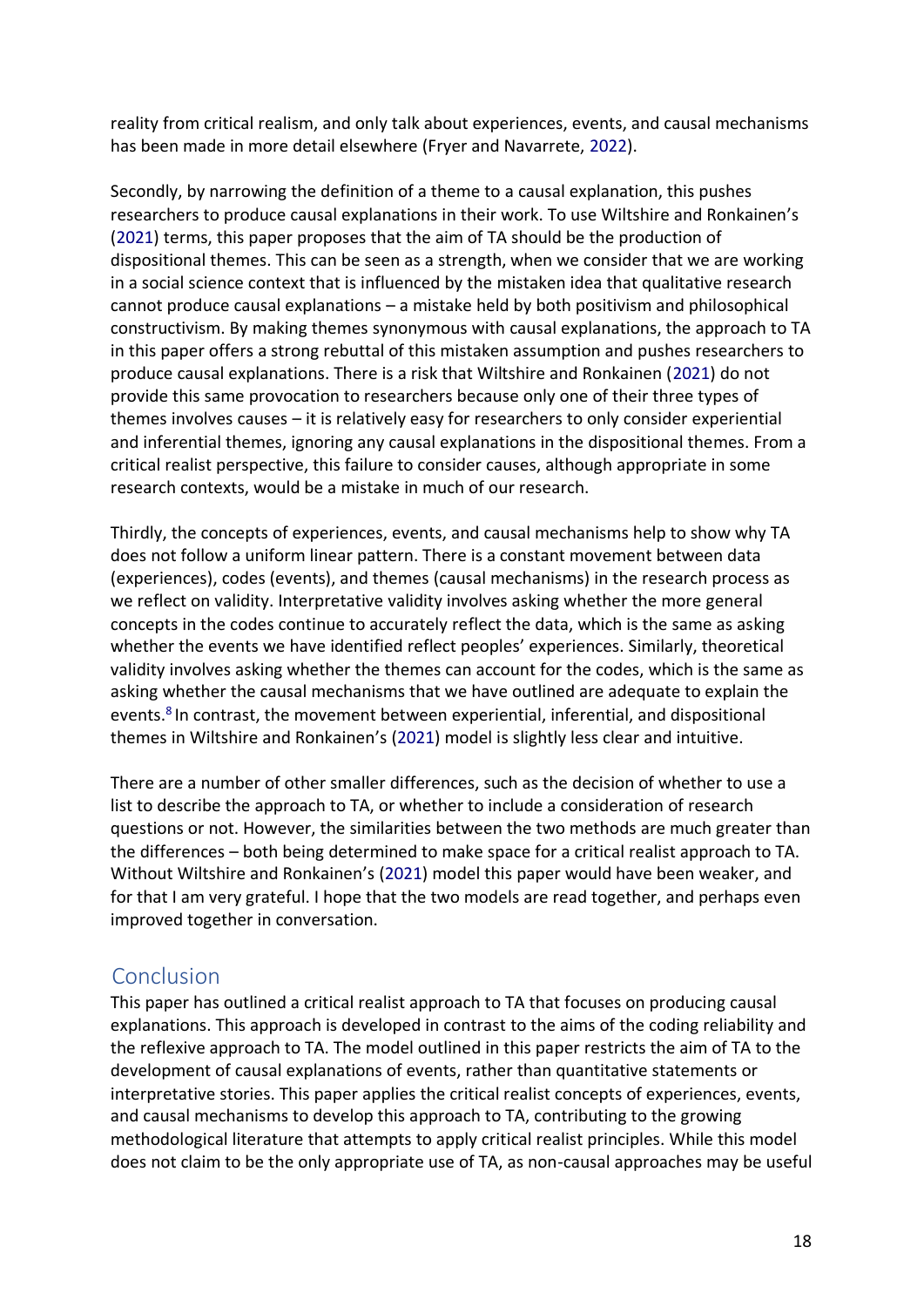in more exploratory research, this paper does contend that this model of TA could be used in most research contexts.

The model of TA proposed in this paper involves a five-step process: (1) develop your research questions, (2) familiarize yourself with the data, (3) apply, develop and review codes (4) develop and review themes, and (5) generate conclusions and reports. This was summarized in Table 1. Throughout this method it is recommended that researchers move back and forward between the steps, rather than representing a linear step-by-step process.

The paper is written in explicit conversation with three types of TA, especially Wiltshire and Ronkainen's (2021) recent paper that outlines a thoughtful application of critical realist principles to TA. There are a number of ways in which this paper builds on Wiltshire and Ronkainen's (2021) model, including drawing on their theorizing on validity. However, there are subtle but important differences between the two models. The model in this paper applies slightly different critical realist theory, utilizing the concepts of experiences, events, and causal mechanisms rather than the three domains of reality. This aims to make the model more accessible for those researchers who are less familiar with critical realism Further, the restriction of a theme to a causal explanation is intended to emphasize that qualitative work can, and should, produce causal explanations.

## **Notes**

- 1. This paper adopts the term philosophical constructivism to describe a philosophical position that holds (1) a largely irrealist ontological position, accepting only the reality of a limited subset of phenomena such as discourse, and (2) an epistemological position that holds that knowledge is theorydetermined, leaving no room for distinguishing better and worse accounts of the world. Note that many social scientists who identify themselves as 'constructivist' would not meet this definition – under these terms, they would instead be better described as some form of critical realist as they do seek to understand causes in the world. The term philosophical constructivist helps to distinguish the philosophical position (ontological irrealism and extreme epistemological subjectivism) from the identities of individual researchers.
- 2. Some authors call these inductive and deductive approaches to coding, rather than data-led and theory-led. This paper has adopted the latter because the former terms have specific philosophical definitions, which do not perfectly correspond to the coding process.
- 3. The data are not an objective capture of agents' experiences. For example, if we are considering interview data, the things that the interviewee says are influenced by the interviewer, both in terms of the questions asked, the body language, and the perceived interests and social position (Kvale 2009). However, whilst remaining attentive to these dynamics, there is no reason that interview data could not provide information about peoples' thoughts and experiences.
- 4. This paper takes 'retroductive reasoning' as synonymous with inference to the best explanation. For a more detailed discussion of this area, see Ritz (2020).
- 5. Note that any causal mechanism has probably been mentioned in some other theory, but maybe not as applied to your research context.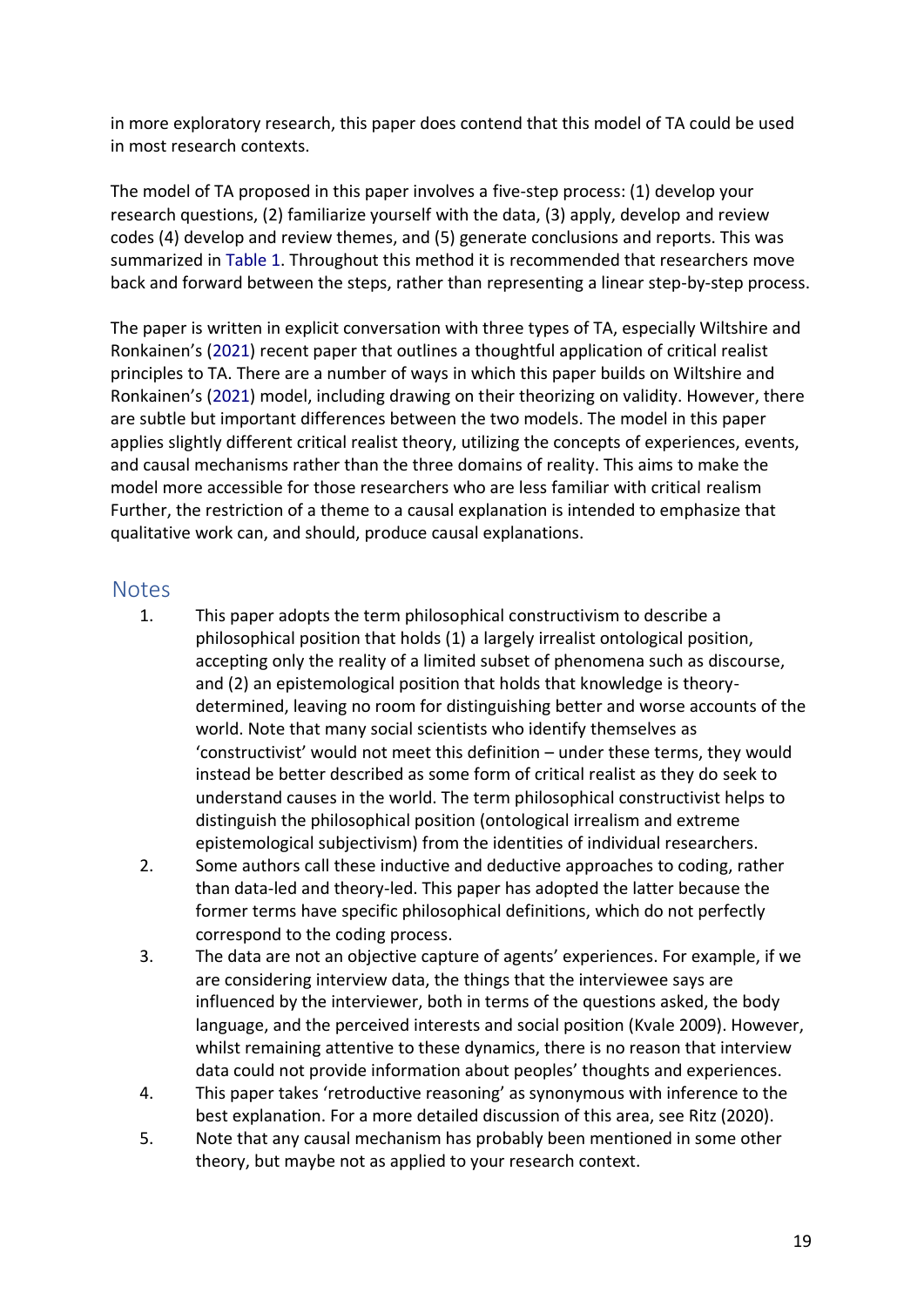- 6. This diagram follows a similar basic structure to that found in Wiltshire and Ronkainen (2021), but is adapted to emphasize the terms: causal mechanisms, events, and experiences.
- 7. The term 'qualitative paradigm' is not used because there is a risk this conflates methodology (i.e. qualitative research) and ontology.
- 8. Descriptive validity is not mentioned in this paragraph, as it does not connect data, codes, and themes. Descriptive validity can be thought of as asking whether the researcher has understood and described the data or experiences appropriately.

# Disclosure statement

No potential conflict of interest was reported by the author(s).

# Notes of contributors

Tom Fryer is a postgraduate researcher in the Manchester Institute of Education at the University of Manchester. His research focuses on higher education. http://orcid.org/0000-0003-0694-3504

## References

Arksey, Hilary, and Lisa O'Malley. 2005. "Scoping Studies: Towards a Methodological Framework." International Journal of Social Research Methodology 8 (1): 19–32. doi:10.1080/ 1364557032000119616.

Bhaskar, Roy. 2008a. A Realist Theory of Science. 3rd ed. London: Verso.

Bhaskar, Roy. 2008b. Dialectic: The Pulse of Freedom. 1st ed. Abingdon: Routledge.

Bhaskar, Roy. 2009. Scientific Realism and Human Emancipation. 2nd ed. Abingdon: Routledge.

Bhaskar, Roy. 2015. The Possibility of Naturalism: A Philosophical Critique of the Contemporary Human Sciences. 4th ed. Abingdon: Routledge.

Boyatzis, Richard E. 1998. Transforming Qualitative Information: Thematic Analysis and Code Development. California: Sage.

Braun, Virginia, and Victoria Clarke. 2006. "Using Thematic Analysis in Psychology." Qualitative Research in Psychology 3 (2): 77–101. doi:10.1191/1478088706qp063oa.

Braun, Virginia, and Victoria Clarke. 2019. "Reflecting on Reflexive Thematic Analysis." Qualitative Research in Sport, Exercise and Health 11 (4): 589–597. doi:10.1080/2159676X.2019.1628806.

Braun, Virginia, and Victoria Clarke. 2021. "Conceptual and Design Thinking for Thematic Analysis." Qualitative Psychology, doi:10.1037/qup0000196.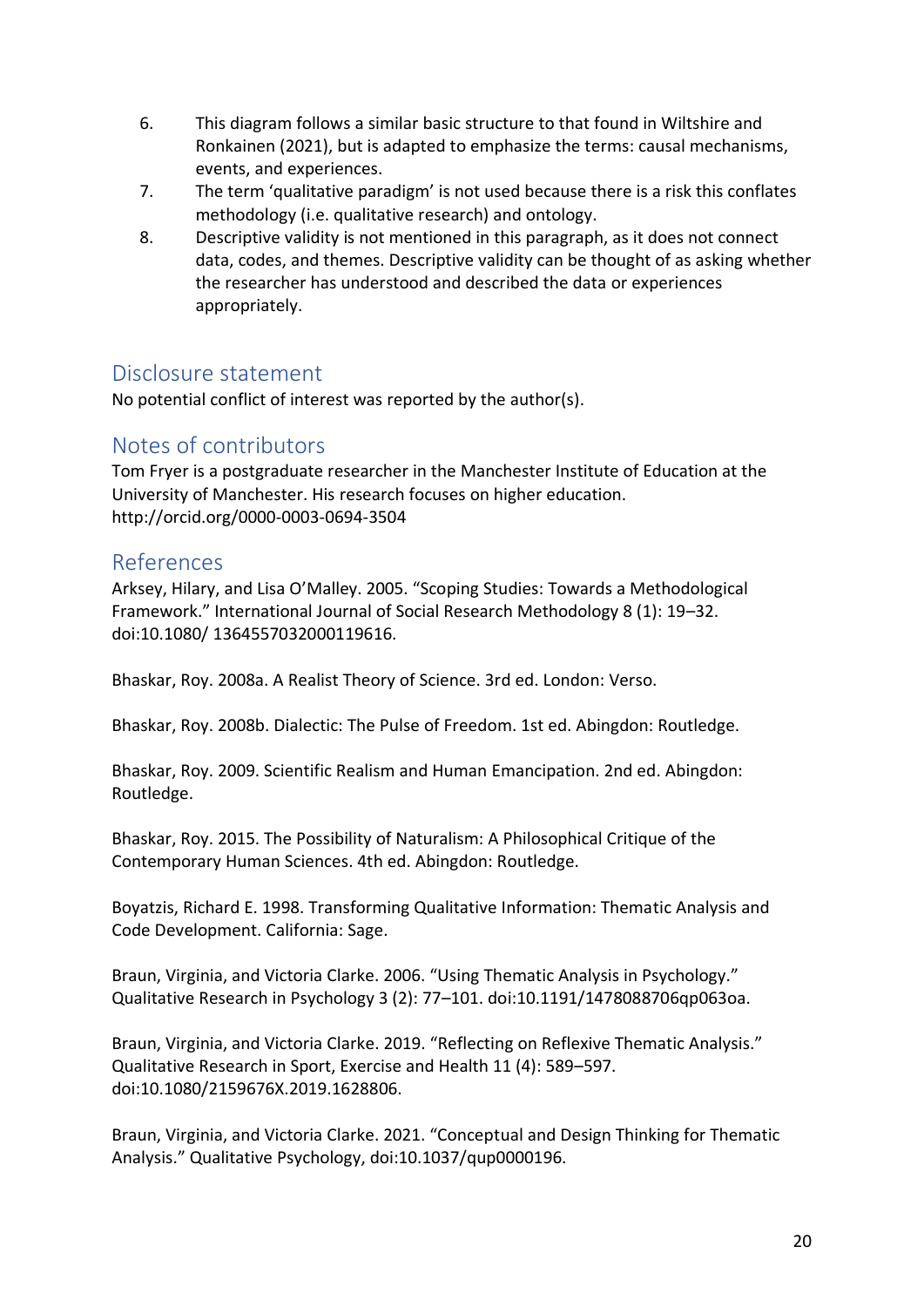Braun, Virginia, Victoria Clarke, Nikki Hayfield, and Gareth Terry. 2018. "Thematic Analysis." In Handbook of Research Methods in Health and Social Sciences, edited by Pranee Liamputtong, 843–860. Singapore: Springer.

Briggs, Ryan C. 2014. "Aiding and Abetting: Project Aid and Ethnic Politics in Kenya." World Development 64 (Supplement C): 194–205. doi:10.1016/j.worlddev.2014.05.027.

Brönnimann, Andreas. 2021. "How to Phrase Critical Realist Interview Questions in Applied Social Science Research." Journal of Critical Realism, 1–24. doi:10.1080/14767430.2021.1966719.

Clarke, Victoria, and Virginia Braun. 2018. 'Thematic Analysis: An Introduction". University of West England, June. https://www.youtube.com/watch?v=5zFcC10vOVY.

Collier, Andrew. 1994. Critical Realism: An Introduction to Roy Bhaskar's Philosophy. London: Verso.

Creswell, John W. 2009. Research Design: Qualitative, Quantitative, and Mixed Methods Approaches. 3rd ed. London: SAGE.

Danermark, Berth, Jan ch Karlsson, Liselotte Jakobsen, and Mats Ekstrom. 2001. Explaining Society: An Introduction to Critical Realism in the Social Sciences. 1st ed. London: Routledge.

Fletcher, Amber J. 2017. "Applying Critical Realism in Qualitative Research: Methodology Meets Method." International Journal of Social Research Methodology 20 (2): 181–194. doi:10.1080/ 13645579.2016.1144401.

Fryer, Tom, and Cristián Navarrete. 2022. 'Let's stop talking about the three domains of reality'. Critical Realism Network. https://criticalrealismnetwork.org/2022/04/26/stoptalking-about-thethree-domains

Gorski, Philip S. 2013. ""What Is Critical Realism? And Why Should You Care?"." Contemporary Sociology 42 (5): 658–670. doi:10.1177/0094306113499533.

Hastings, Catherine. 2021. "A Critical Realist Methodology in Empirical Research: Foundations, Process, and Payoffs." Journal of Critical Realism, August, 1–16. doi:10.1080/14767430.2021. 1958440.

Hsieh, Hsiu-Fang, and Sarah E. Shannon. 2005. "Three Approaches to Qualitative Content Analysis." Qualitative Health Research 15 (9): 1277–1288. doi:10.1177/1049732305276687.

Kanyinga, Karuti. 2016. "Devolution and the New Politics of Development in Kenya." African Studies Review 59 (3): 155–167. doi:10.1017/asr.2016.85.

Kvale, Steinar. 2009. "Epistemological Issues of Interviewing." In InterViews: Learning the Craft of Qualitative Research Interviewing, edited by Svend Brinkmann and Steinar Kvale, 2nd ed., 47– 60. Los Angeles: SAGE.